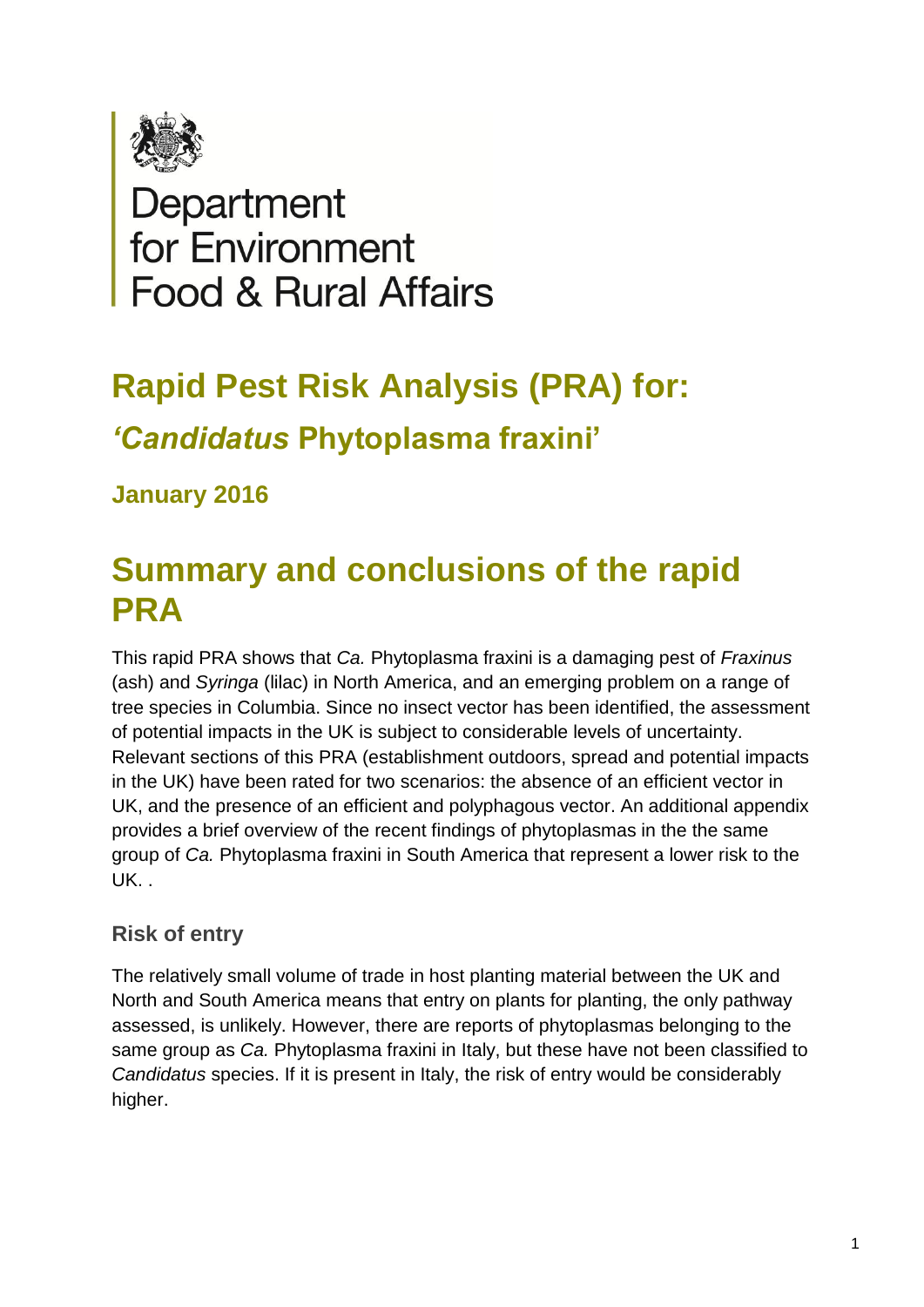#### **Risk of establishment**

Establishment relies on the presence of an efficient vector in the UK or, though this is more unlikely, the disease becoming widespread in clonally propagated material. There is a moderate risk that a vector may be present in the UK hemipteran fauna, and *Ca.* Phytoplasma fraxini appears to be able to adapt to new vectors. *Philaenus spumarius,* the meadow spittlebug, has been implicated in one study as a vector of *Ca.* Phytoplasma fraxini and is present in the UK.

#### **Economic, environmental and social impact**

Impacts in the current range of the pest are rated as large, with medium confidence. It has long been associated with decline and dieback of stands of *Fraxinus* in North America, in some areas causing high mortality. It is also present in a number of urban tree species in Columbia, including species of *Fraxinus* and *Populus*, and has caused widespread decline of these trees in Bogotá. Impacts in the UK will be dependent on the susceptibility of UK tree species and capacity of UK insect species to vector the disease: without a suitable vector, economic impacts would be small and social and environmental impacts very small, with the disease essentially being self-limiting. But large economic, environmental and social impacts could be caused in the presence of a polyphagous and efficient vector.

#### **Endangered area**

In a reasonable worst case scenario, *Ca.* Phytoplasma fraxini could display a similar epidemiology as seen in Bogotá in Columbia, and spread to a number of broadleaved trees. Those in urban locations, where decline of trees will reduce aesthetic value and may present safety hazards leading to their removal, are particularly endangered in this scenario.

#### **Risk management options**

A precautionary approach is recommended. Exclusion would be the best risk management option for the UK, and specific listing of the pest in the annexes of the EU plant health legislation, in addition to requirements on planting material originating from countries were the pest is known to occur, should be considered. Eradication through destruction of infected material may be possible if the outbreak is detected early and vector activity at the outbreak site is limited or absent.

#### **Key uncertainties and topics that would benefit from further investigation**

The major uncertainties are: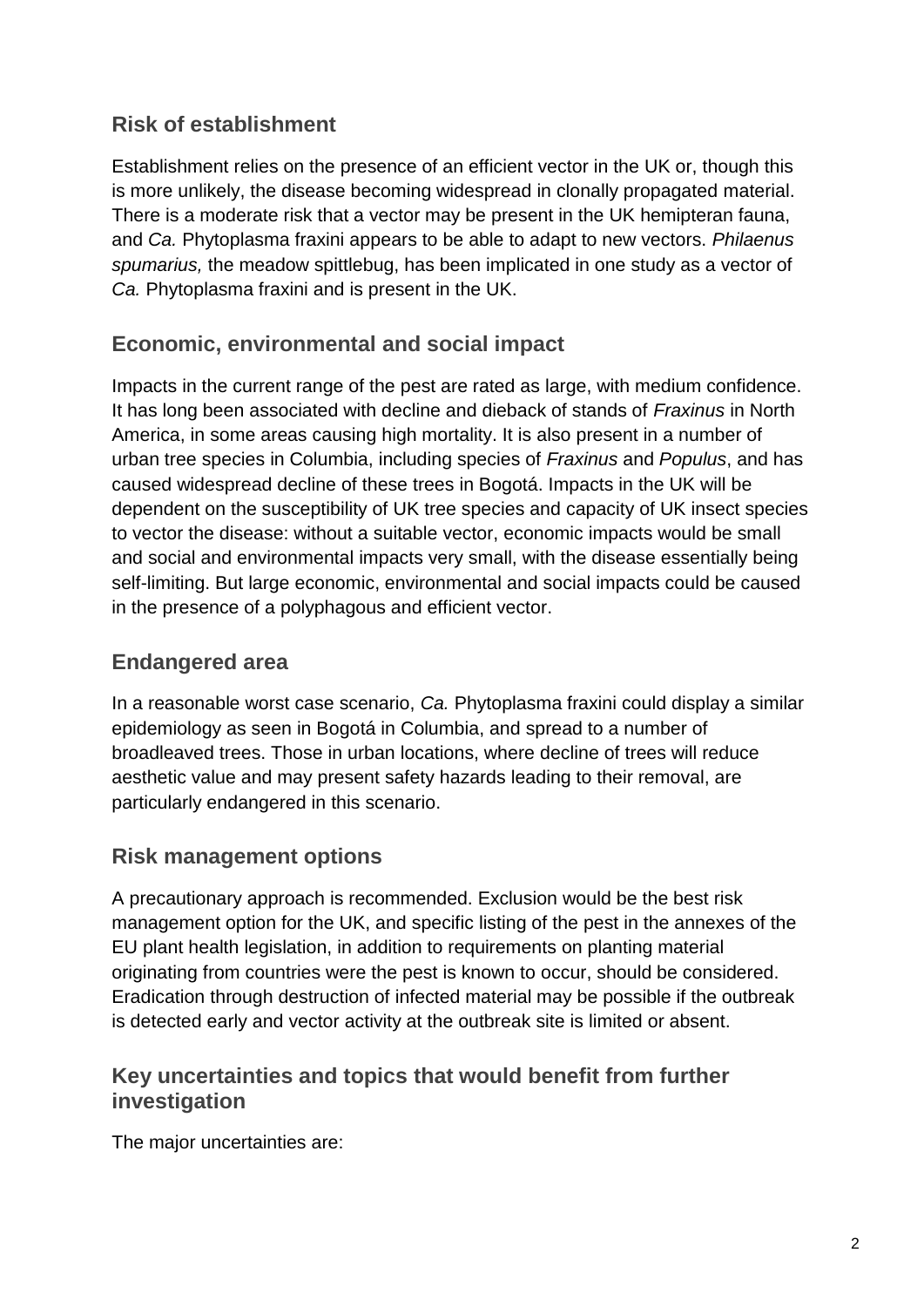- The vector of *Ca.* Phytoplasma fraxini if further North or South American vectors of *Ca.* Phytoplasma fraxini are identified, the risk of introduction of these species should also be assessed and the PRA for *Ca.* Phytoplasma fraxini revised. Further knowledge of the vector(s) in the Americas could help identify potential UK vectors.
- A survey of phloem feeding leafhopper, cixid and psyllid species that feed on particularly vulnerable tree species in the UK, such as *Fraxinus*, could also help identify potential vectors.
- Since there is some evidence that *Philaenus spumarius*, a species of spittlebig present in the UK, can transmit *Ca.* Phytoplasma fraxini more knowledge on the host range of this spittlebug in the UK could resolve its potential to be a significant vector of the disease in the UK.
- Susceptibility of UK native trees (and other plants) to the disease requires clarification – in the USA disease severity varies depending on the species/cultivar of *Fraxinus* or *Syringa* infected. No definitive information could be obtained on the susceptibility of *F. excelsior*, except for the fact that it is a symptomatic host. Reports of any cases of *Ca.* Phytoplasma fraxini on this, or other UK native species, could help resolve this issue.
- A phytoplasma belonging to 16SrVII, the same taxonomic group as *Ca.*  Phytoplasma fraxini, has been recorded infecting plants in Italy, but diagnosis was not taken down to *Candidatus* species level – thus it is not known if this finding is *Ca.* Phytoplasma fraxini or another member of the group. If *Ca.*  Phytoplasma fraxini is present in Italy, this risk analysis would require review as the risks would be considerably different.



## **Images of the pest**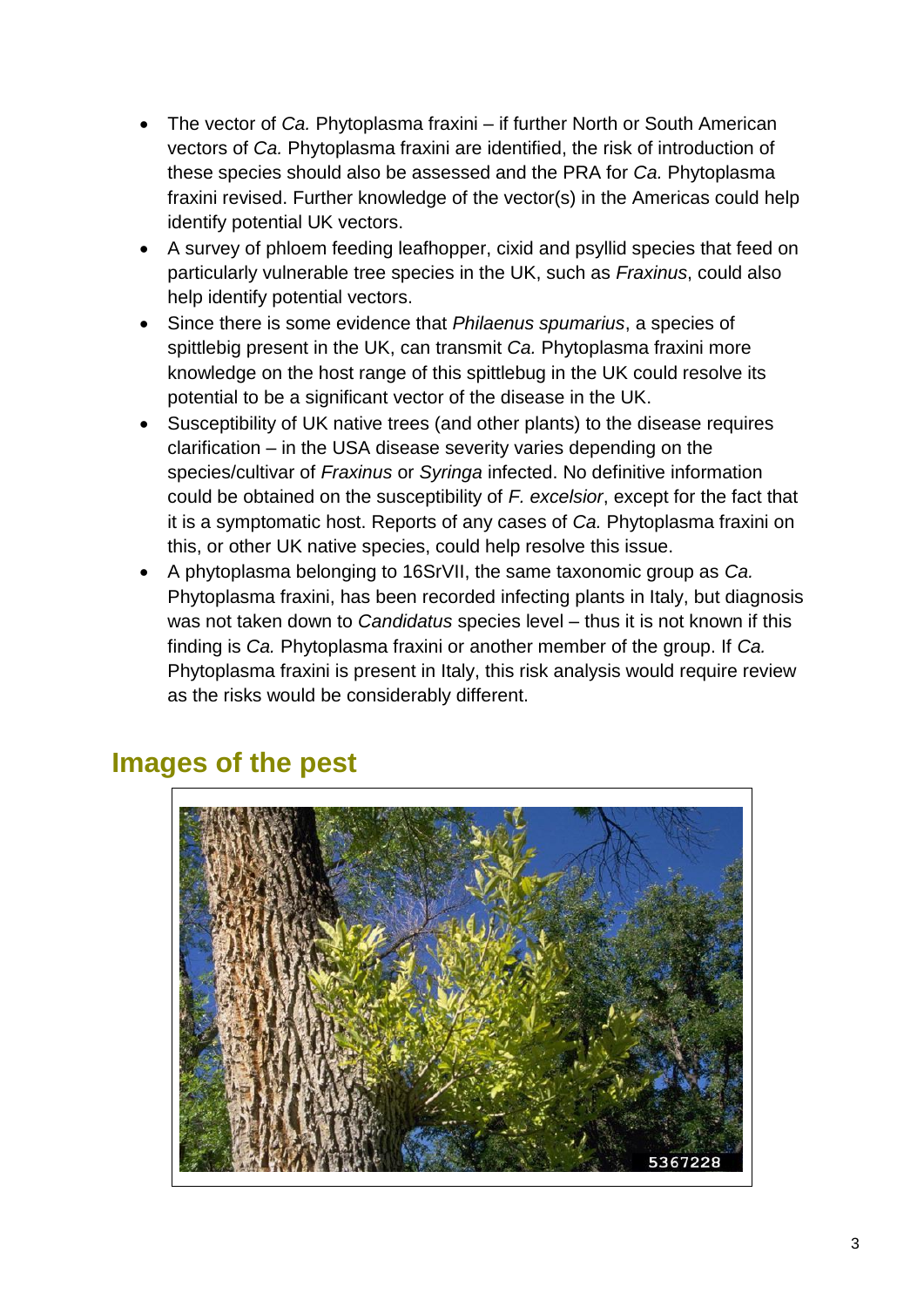Witches' Broom on *Fraxinus pennsylvanica*. Image by William Jacobi, Colorado State University.

## **Is there a need for a detailed PRA or for a more detailed analysis of particular sections of the PRA? If yes, select the PRA area (UK or EU) and the PRA scheme (UK or EPPO) to be used.**

| No  |           |             |  |
|-----|-----------|-------------|--|
| Yes | PRA area: | PRA scheme: |  |
|     | UK or EU  | UK or EPPO  |  |

## **Given the information assembled within the time scale required, is statutory action considered appropriate / justified?**

As a non-European phytoplasma, *Ca.* Phytoplasma fraxini is already regulated on certain hosts (*Vitis, Prunus*) and because of the potential impacts on additional hosts, statutory action would be appropriate for any findings of this pathogen.

| Yes $\mathbf{\nabla}$ | No               |  |
|-----------------------|------------------|--|
| Statutory action      | Statutory action |  |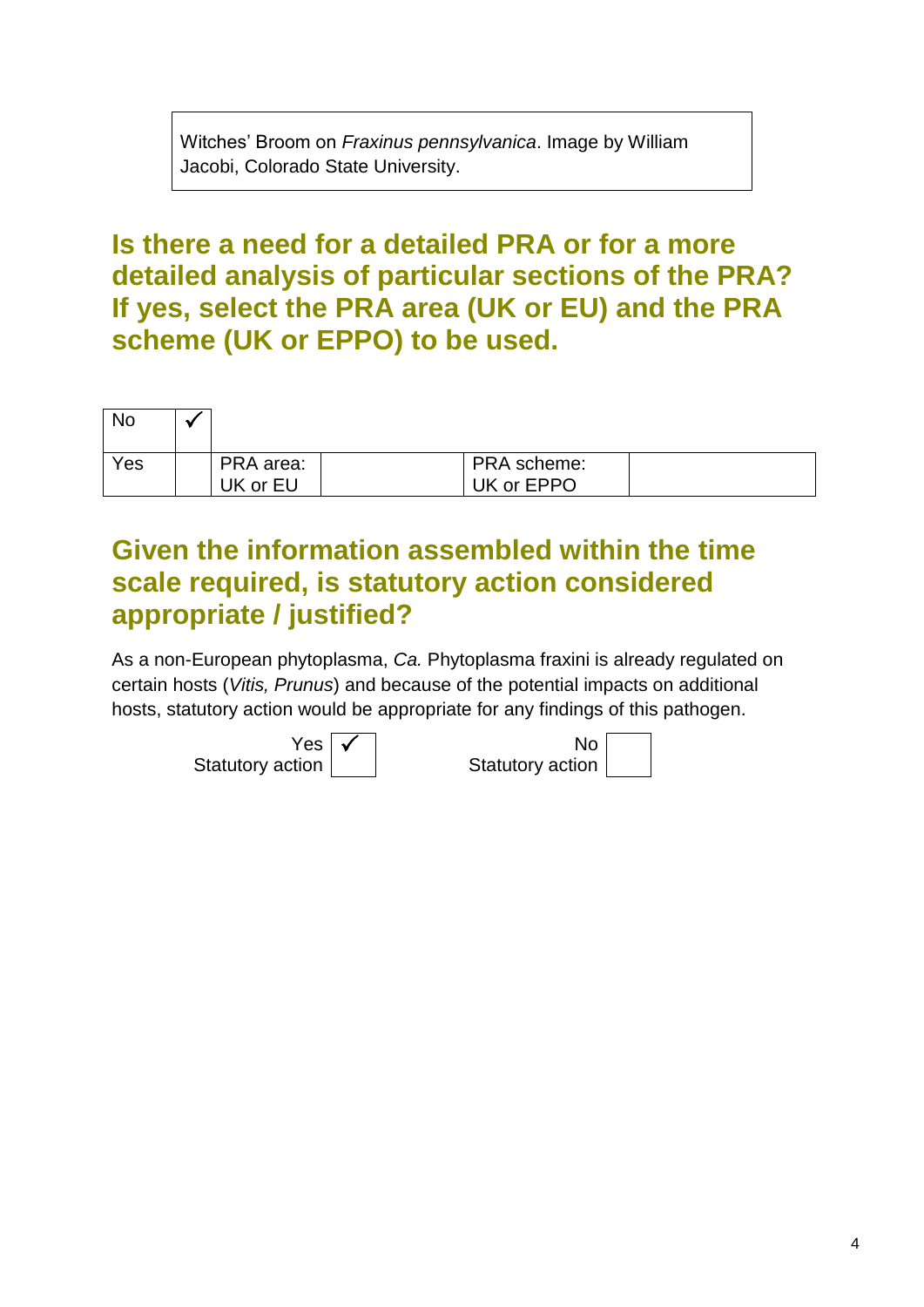# **Stage 1: Initiation**

## 1. **What is the name of the pest?**

*'Candidatus* Phytoplasma fraxini'

Synonyms: ash yellows phytoplasma, lilac witches'-broom phytoplasma.

#### **Special notes on taxonomy and the scope of the PRA**

Phytoplasmas cannot be cultured, and as a consequence their taxonomic names include "*Candidatus*" to indicate it is a well characterized organism, but uncultured. They were previously referred to as mycoplasma-like organisms. Much of phytoplasma taxonomy is based on analysis of the 16Sr gene – this analysis splits phytoplasmas into groups, and further analysis by molecular methods leads to classification into sub-groups.

*Ca.* Phytoplasma fraxini belongs to Group VII – which is also known as the ash yellows group, with some publications then classifying it further to be within subgroup A (16SrVII-A) (Fránová *et al.* 2014, Griffiths *et al.* 1999). Taxonomically, a phytoplasma can only be referred to as *Ca.* Phytoplasma fraxini if it shows 100% sequence identity to the type strain, otherwise it is called a *Ca.* Phytoplasma fraxini related strain. The main section of this PRA will largely refer to reports of 16SrVII-A phytoplasmas, but may also refer to reports of those that have not been classified to subgroup. Because *Ca.* Phytoplasma fraxini was not formally described until 1999, references to ash yellows phytoplasma/lilac witches'-broom phytoplasma before this date cannot be guaranteed to refer to *Ca.* Phytoplasma fraxini or its related strains, but since they are very likely to, they are included within the main body of the PRA.

The Group VII phytoplasmas include several other subgroups, many of them recently described and still showing high levels of homology to the *Ca.* Phytoplasma fraxini type strain. For these reasons, a brief summary of these phytoplasmas is included within an appendix to this PRA, but the risk they pose is not considered further.

## **2. What initiated this rapid PRA?**

*Candidatus* Phytoplasma fraxini was identified as a potential threat to European ash (*Fraxinus excelsior*) and added to the UK Plant Health Risk Register in March 2015, from which it was then given a priority for PRA to see if statutory action and regulation are justified.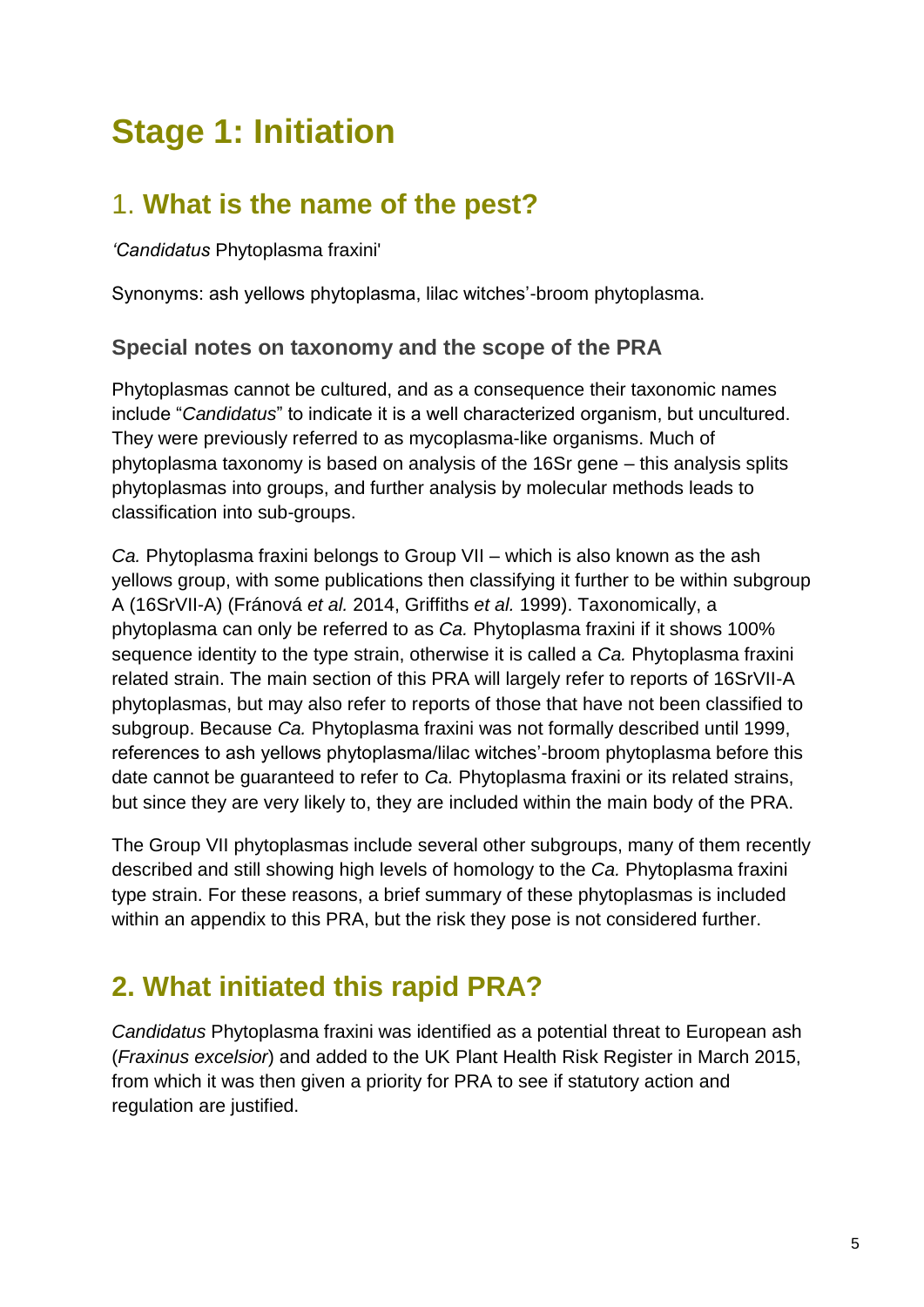## **3. What is the PRA area?**

The PRA area is the United Kingdom of Great Britain and Northern Ireland.

# **Stage 2: Risk Assessment**

## **4. What is the pest's status in the EC Plant Health Directive (Council Directive 2000/29/EC<sup>1</sup> ) and in the lists of EPPO<sup>2</sup> ?**

*Ca.* Phytoplasma fraxini is not listed by name in the EC Plant Health Directive; however, as a non-European phytoplasma whose hosts include *Vitis* and *Prunus*, it is covered by the entry in Annex IAI for "Non-European viruses and virus-like organisms of *Cydonia* Mill., *Fragaria* L., *Malus* Mill., *Prunus* L., *Pyrus* L., *Ribes* L., *Rubus* L., and *Vitis* L.".

It is not recommended for regulation as a quarantine pest by EPPO, nor is it on the EPPO Alert List.

## **5. What is the pest's current geographical distribution?**

The known distribution of *Ca.* Phytoplasma fraxini is summarised in Table 1. *Ca.*  Phytoplasma fraxini is largely found in the Central and North East of the USA and Central and Eastern Canada (CABI, 2015). Reports of disease of *Fraxinus* and *Syringa* that are typical of those caused by *Ca.* Phytoplasma fraxini have been known since the 1920s in the Northeast of the USA (Carr & Tattar 1989), and it would seem to be an endemic pathogen in at least some parts of North America.

Reports of *Ca.* Phytoplasma fraxini and its related strains in South America are more recent. *Ca.* Phytoplasma fraxini related strains were found in Chilean vineyards in samples collected between 2003-2005, and showed between 97-99% sequence identity of the 16Sr gene to North American strains of *Ca.* Phytoplasma fraxini (Fiore *et al.* 2007). There have been further findings since in other hosts in Chile (Arismendi *et al.* 2011) (see section 7). In Columbia, dieback of *Fraxinus uhdei* was described in

<u>.</u>

<sup>1</sup> http://eur-lex.europa.eu/LexUriServ/LexUriServ.do?uri=CONSLEG:2000L0029:20100113:EN:PDF

<sup>&</sup>lt;sup>2</sup> https://www.eppo.int/QUARANTINE/quarantine.htm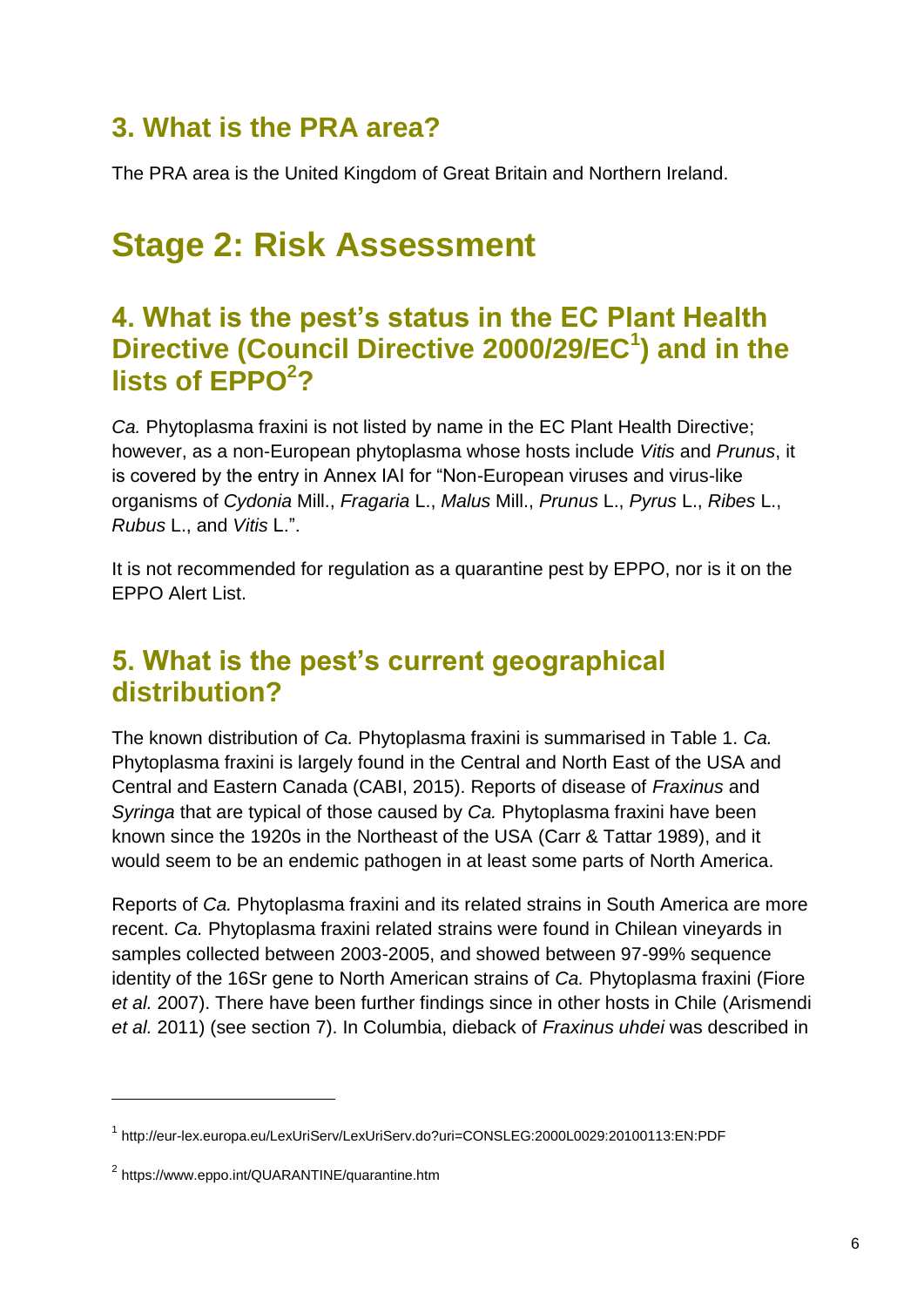2001 and is associated with *Ca.* Phytoplasma fraxini strains with 99% identity to North American strains (Franco-Lara & Henao 2014).

It is not clear if *Ca.* Phytoplasma fraxini is endemic to some parts South America.

| Table 1: Distribution of Ca. Phytoplasma fraxini |                                                                                                                                                                                                                                                                                                                                                                                              |  |  |
|--------------------------------------------------|----------------------------------------------------------------------------------------------------------------------------------------------------------------------------------------------------------------------------------------------------------------------------------------------------------------------------------------------------------------------------------------------|--|--|
| North America:                                   | Canada (Alberta, Manitoba, Ontario, Quebec, Saskatchewan), USA<br>(Colorado, Connecticut, Illinois, Indiana, Iowa, Kansas, Kentucky,<br>Massachusetts, Michigan, Minnesota, Missouri, Montana,<br>Nebraska, Nevada, New Hampshire, New Jersey, New York, North<br>Carolina, North Dakota, Ohio, Pennsylvania, South Dakota, Utah,<br>Vermont, West Virginia, Wisconsin, Wyoming) (CABI 2015) |  |  |
| Central America:                                 | No records                                                                                                                                                                                                                                                                                                                                                                                   |  |  |
| South America:                                   | Chile (Arismendi et al. 2011, Fiore et al. 2007), Columbia (Franco-<br>Lara & Henao 2014)                                                                                                                                                                                                                                                                                                    |  |  |
| Europe:                                          | No records                                                                                                                                                                                                                                                                                                                                                                                   |  |  |
| Africa:                                          | No records                                                                                                                                                                                                                                                                                                                                                                                   |  |  |
| Asia:                                            | No records                                                                                                                                                                                                                                                                                                                                                                                   |  |  |
| Oceania:                                         | No records                                                                                                                                                                                                                                                                                                                                                                                   |  |  |

Not included in Table 1, there are some reports of phytoplasmas belonging to the 16SrVII group elsewhere globally. These have not, however, been classified to *Candidatus* species level – as a consequence this adds an inherent uncertainty about the distribution of *Ca.* Phytoplasma fraxini globally. Such reports are summarised below.

In the first report of *Ca.* Phytoplasma fraxini infecting *Prunus persica* in Canada, Zunnoon-Khan *et al*., 2011, referenced an "incidental report in peach in Southern Italy" of a 16SrVII-related strain. In addition, an experimental crop of *Hypericum perforatum* was reported to be infected with a 16SrVII phytoplasma in Bologna, Italy (Bruni *et al.* 2005). Some literature also references possible findings in *Prunus* in China (Gao *et al.* 2011, Sinclair & Griffiths 2000). It has also been reported that phytoplasmas belonging to group 16SrVII have been found in ornamentals in India (Singh *et al.* 2011).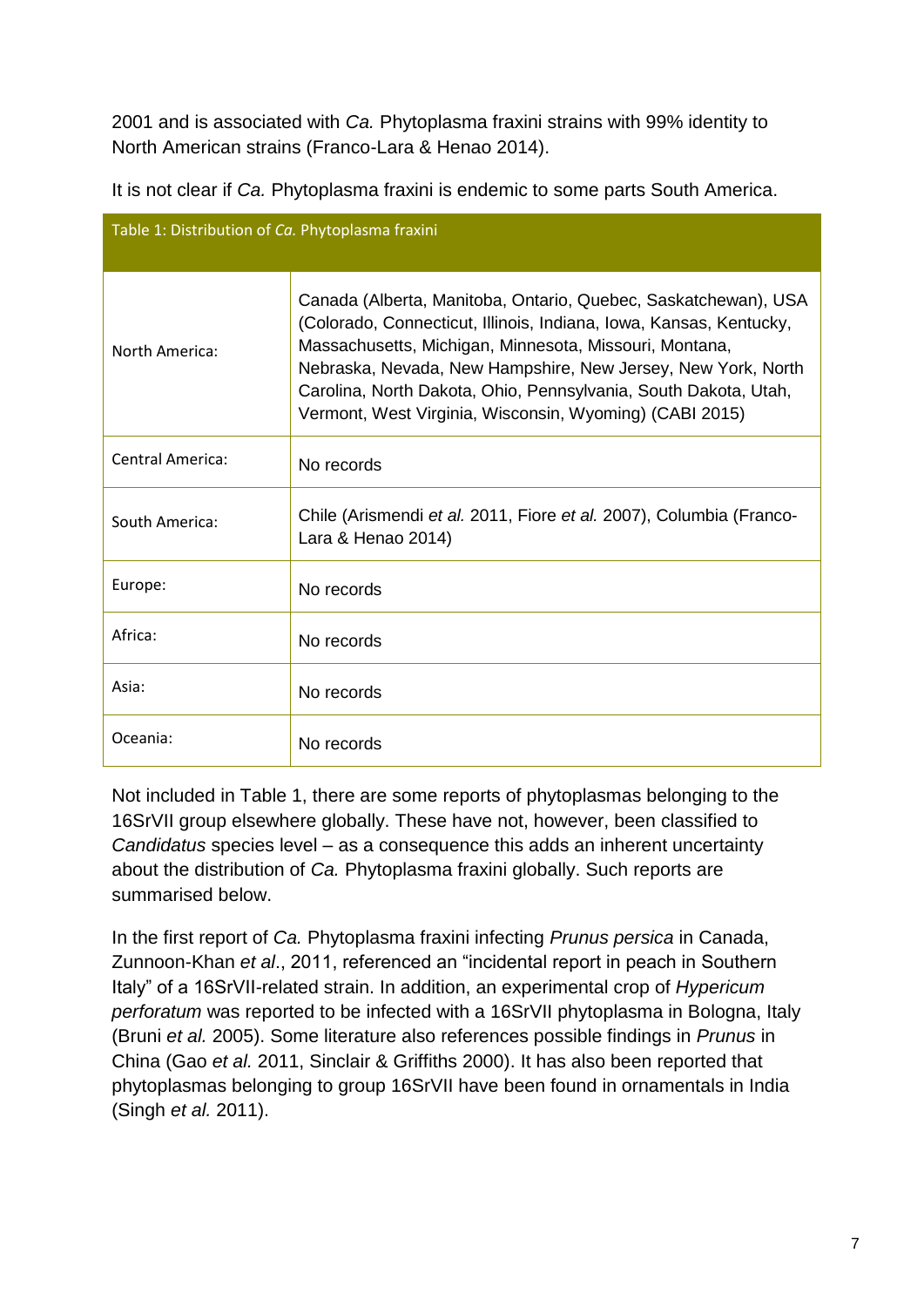## **6. Is the pest established or transient, or suspected to be established/transient in the UK/PRA Area?**

*Ca.* Phytoplasma fraxini is not known to be present in the UK, and nor has it ever been intercepted. There are also no records of other group 16SrVII phytoplasma in the UK.

## **7. What are the pest's natural and experimental host plants; of these, which are of economic and/or environmental importance in the UK/PRA area?**

*Candidatus* Phytoplasma fraxini was first reported on various species of *Fraxinus* (ash) and *Syringa* (lilac) (Griffiths *et al.* 1999). Sinclair *et al.* 1996 listed the following *Fraxinus* and *Syringa* species as known hosts of ash yellows/lilac witches' broom phytoplasma: *Fraxinus americana* (white ash)*, F. angustifolia* (narrow leaved ash)*, F. bungeana, F. excelsior* (European ash)*, F. latifolia* (Oregon ash)*, F. nigra* (black ash), *F. ornus* (manna ash)*, F. pennsylvanica* (green ash)*, F. profunda* (pumpkin ash)*, F. quadrangulata* (blue ash)*, F. sogdiana* (Tianshan ash) *F. velutina* (velvet ash)*, Syringa x diversifolia, S. x henryi, S. x josiflexa, S. josikaea* (Hungarian lilac)*, S. kamarowii* (nodding lilac)*, Sx laciniata* (cut-leaf lilac)*, S. meyeri* (Korean lilac)*, S. x nanceiana, S. oblata, S. x persica* (Persian lilac)*, S. x prestoniae, S. pubescens*  subsp. *microphylla, S. pubescens* subsp. *patula, S. sweginzowii* (Chengtu lilac)*, S. tomentella, S. villosa* (late lilac)*, S. vulgaris* (common lilac) and *S. yunnanensis*  (Yunnan lilac). In addition, in Columbia *F. uhdei* (Urapan) suffers from ash yellows caused by *Ca.* Phytoplasma fraxini (Filgueira *et al.* 2004, Franco-Lara & Henao 2014).

Given the significant number of *Fraxinus* and *Syringa* species known to be hosts, it is likely that other members of these genera are susceptible to *Ca.* Phytoplasma fraxini.

In Canada, *Ca.* Phytoplasma fraxini strain (in group VII-A) has been reported from *Prunus persica* (peach) and from Pembina plum (Arocha-Rosete *et al.* 2011, Zunnoon‐Khan *et al.* 2010), a hybrid of *Prunus salicina* (Japanese plum) and *Prunus nigra* (Canadian plum). It is not known if other species of *Prunus* may be susceptible to *Ca.* Phytoplasma fraxini, but it is likely.

In South America, several other hosts of *Ca.* Phytoplasma fraxini and its related strains have been identified. A molecular study of phytoplasmas present in *Vitis vinifera* (grapevine) showing grapevine yellows symptoms in Chilean vineyards detected 16SrVII-A in 8 samples (out of 90), which showed varying degrees of sequence identity with North American strains of *Ca.* Phytoplasma fraxini (Fiore *et al.* 2007). Further work was then undertaken to see if *Ca.* Phytoplasma fraxini could be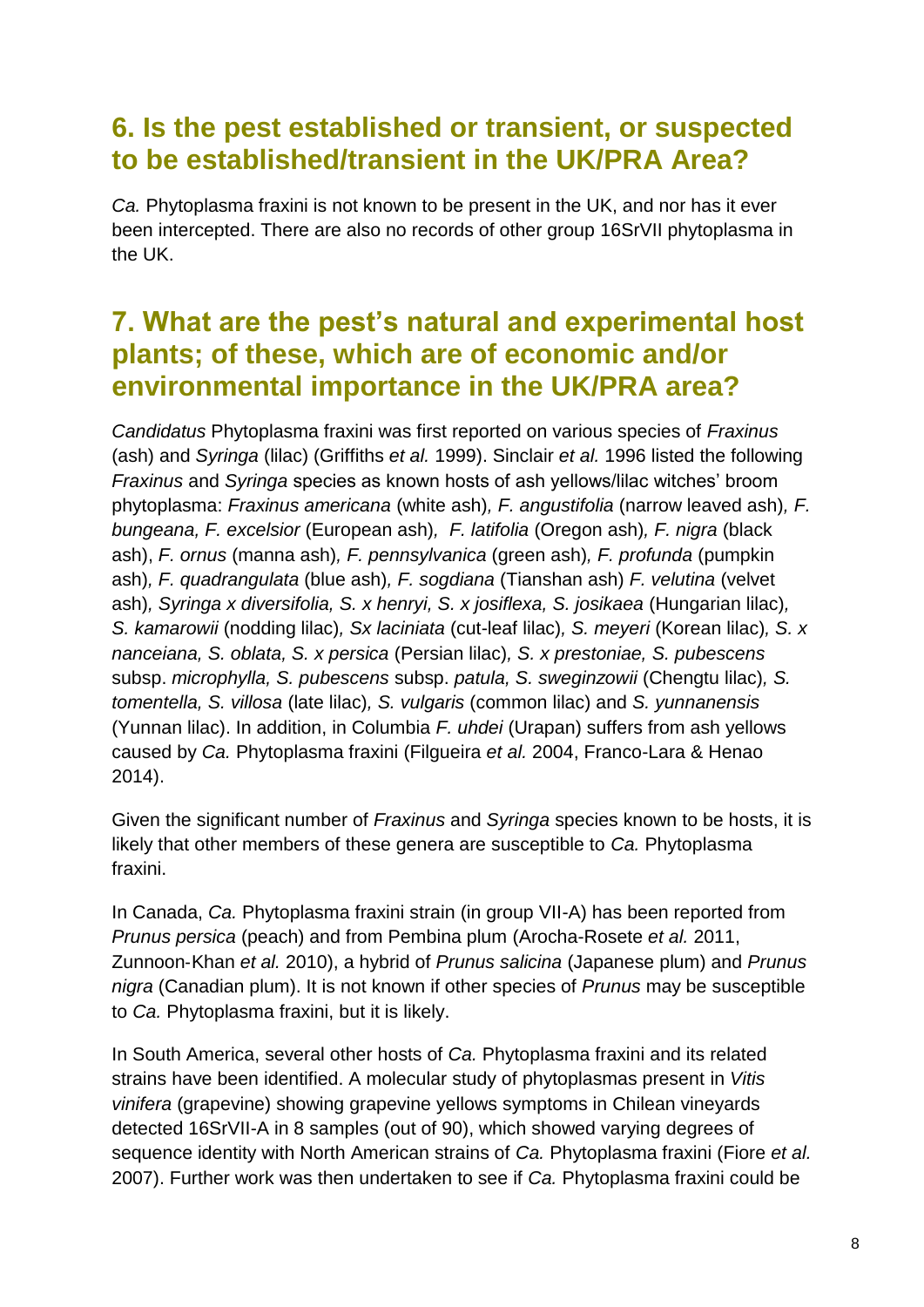identified in any weeds within the vicinity of the vineyard, and a positive result was obtained for *Convolvulus arvensis* (field bindweed), *Galega officinalis* (goat's rue) and *Polygonum avicular* (knotgrass) (Longone *et al.* 2011). Other hosts identified in Chile include *Ugni molinae* (murta), a native bushy plant species, *Paeonia lactiflora* (peony) (Arismendi *et al.* 2011) and *Gaultheria phillyreifolia (*Arismendi et al. 2010)*,*  another native Chilean plant.

In Columbia *Ca.* Phytoplasma fraxini was first identified in *F. uhdei* in Bogotá. It was then noted that additional tree species were showing symptoms typical of phytoplasma disease, and *Ca.* Phytoplasma fraxini was additionally identified in the following species: *Acacia malanoxylon* (Australian blackwood), *Croton* spp. (rushfoil), *Eugeia myrtifolia* (brush cherry), *Liquidambar styraciflua* (sweet gum), *Magnolia grandiflora* (bull bay), *Pittosporum undulatum* (sweet pittosporum), *Populus nigra*  (black poplar) and *Quercus humboldtii* (Columbian oak). Given the high degree of genetic similarity between the phytoplasma strains isolated (99-100% sequence identity with North America *Ca.* Phytoplasma fraxini and strains from *F. uhdei*), it was theorised that the pest was introduced to Columbia on plants of *F. uhdei* and has since spread to new hosts (Franco-Lara & Henao 2014).

It is very unlikely the full host range of *Ca.* Phytoplasma fraxini has been elucidated.

Hosts of importance to the UK include *Fraxinus excelsior*, a widespread woodland tree currently under threat from the ash dieback fungus *Hymenoscyphus fraxineus.*  In addition, *Populus nigra* is a rare and native tree in the UK, with ongoing conservation efforts to preserve the remaining population (Cottrell 2004). Various *Syringa* species are widely grown as ornamentals. Wine production is a growing industry for the UK with some 1884 hectares of *Vitis vinifera* now cultivated for this purpose (Anon 2015). Many additional species may be susceptible to *Ca.*  Phytoplasma fraxini if it was transmitted by a polyphagous vector.

## **8. What pathways provide opportunities for the pest to enter and transfer to a suitable host and what is the likelihood of entering the UK/PRA area?**

Phytoplasmas are obligate parasites, and require a living plant or insect vector in order to survive. They are not transmitted by true seed. The only pathways of entry for phytoplasmas are plants for planting or hitchhiking of already infectious vectors. Since the vector for *Ca.* Phytoplasma fraxini has not been identified, this pathway cannot be assessed.

#### **Plants for Planting**

Entry on plants for planting is unlikely.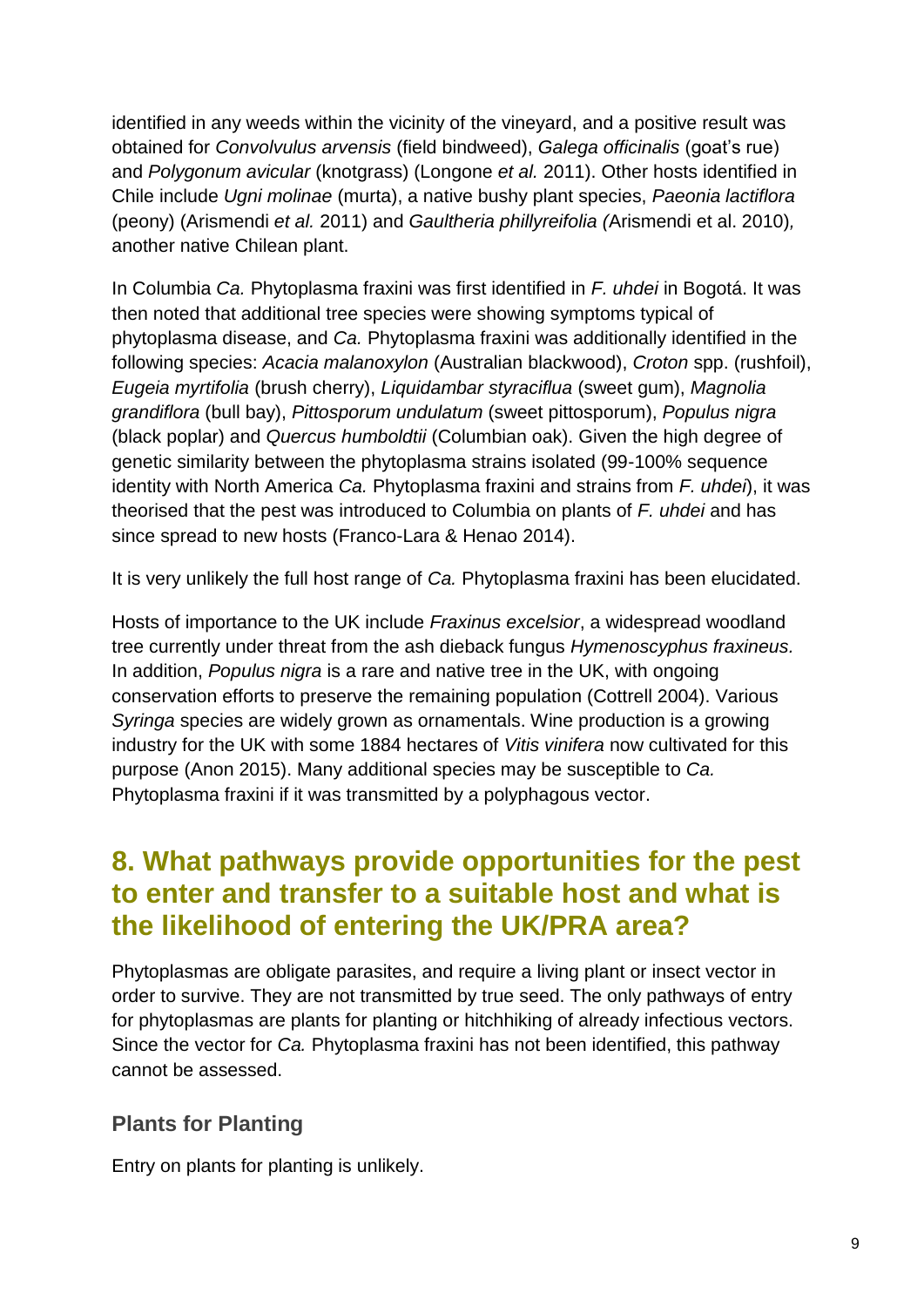As of December 2015, the current requirements for the import of *Fraxinus* into the UK are that it must originate from a pest free area (PFA) for *Hymenoscyphus fraxineus.* Since no country has declared a PFA, no *Fraxinus* can be imported. If these regulations change, current measures for the plant pest *Agrilus plannipennis* (emerald ash borer) will continue to prevent the import of *Fraxinus* from much of the range of *Ca.* Phytoplasma fraxini in North America, as there are a limited number states/provinces that can be called free of *A. plannipennis* and are thus able to export *Fraxinus* plants for planting. In addition, *Vitis vinifera* cannot be imported from outside of Europe under current EU plant regulations.

Open pathways of entry on plants for planting do exist. *Prunus* plants can be imported dormant from Canada and the continental USA. As mentioned in section 4, *Ca.* Phytoplasma fraxini is regulated as a non-European virus-like organism of *Prunus*. Current requirements state that imports should be accompanied by an official statement that "no symptoms of diseases caused by the relevant harmful organisms have been observed on the plants at the place of production since the beginning of the last complete cycle of vegetation". This provides some mitigation to the risk of entry on *Prunus* plants, but it should be noted that phytoplasmas often have a period of latency in woody hosts where symptoms may not be apparent. There are no specific import requirements for the other hosts of *Ca.* Phytoplasma fraxini. There are also no specific commodity codes for *Syringa* or the other unrelated hosts identified in South America, so it is not possible to elucidate current levels of import precisely.

Data on import volume from countries in Table 1, between 2010-2014, was extracted from Eurostat using commodity codes with the following descriptions: Trees, shrubs and bushes, grafted or not, of kinds which bear edible fruits or nuts (excluding vine slips); Outdoor rooted cuttings of young plants of trees, shrubs and bushes (excluding fruit, nut and forest trees); Live forest trees; Outdoor trees, shrubs and bushes, including their roots (excluding cuttings, slips and young plants, and fruit, nut and forest trees). All of these codes will include a considerable proportion of nonhosts.

There were no imports from the South American countries. Imports from North American countries were very low, with the largest amount imported during the five years being 38.5 tonnes from the USA in 2013. Some material may initially be imported to other EU member states, and then sold on to the UK (thus becoming EU in origin), but import is low for this sort of plant material across the EU. For example, the mean import quantity from the USA across the EU and all the listed commodity codes for the last five years is approximately 207 tonnes a year (Eurostat data extracted 30.10.2015). Other EU MS do import planting material directly from Columbia and Chile, albeit at low levels.

There are very few reports of *Ca.* Phytoplasma fraxini in commercial production systems. In North America, it has been theorised that this is due to the lack of a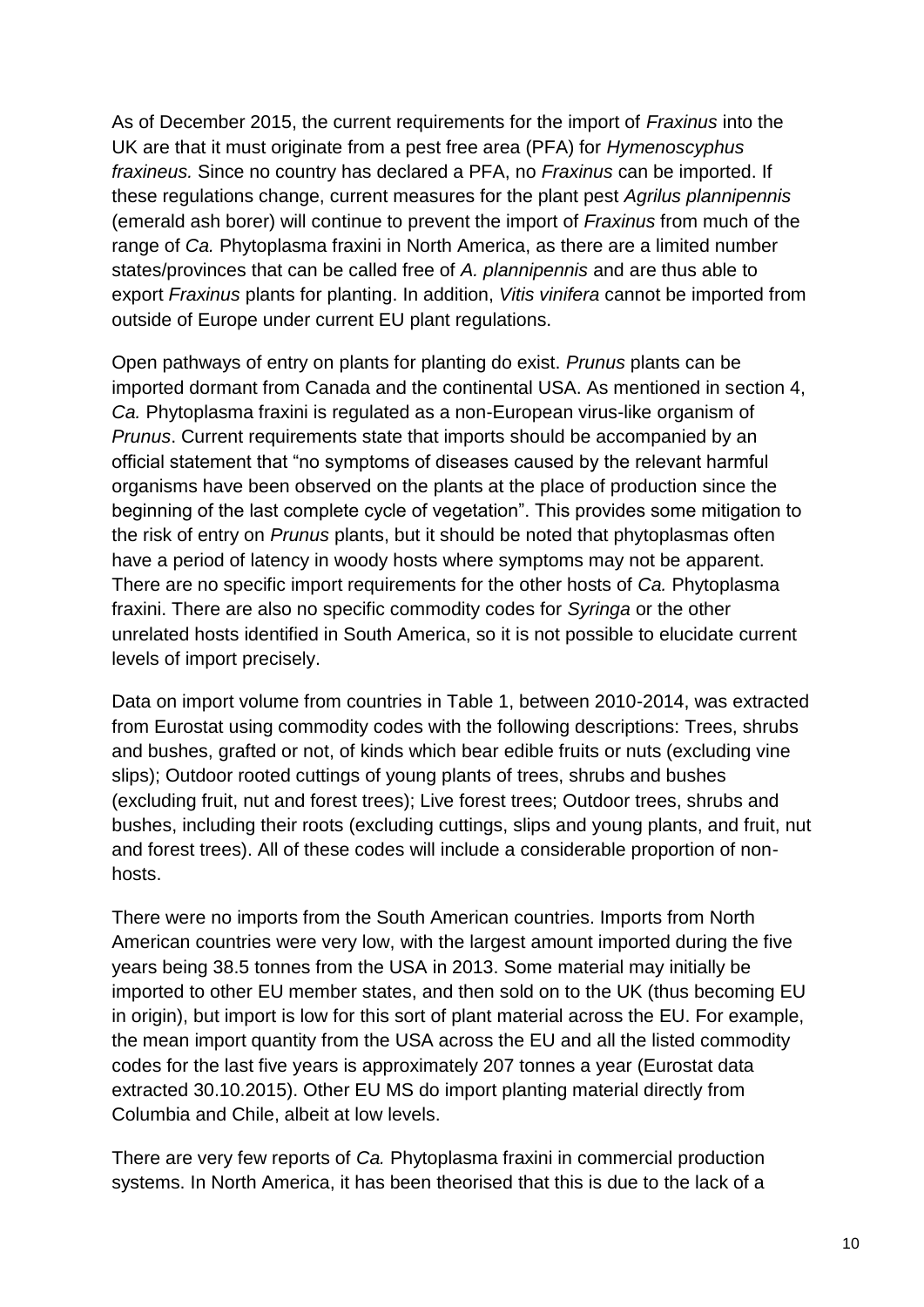vector in nurseries, and it has been reported that the one case in a shade tree nursery was related to the grafting of the plants on to diseased material (Sinclair *et al.* 1996). However, it has been theorised that *Ca.* Phytoplasma fraxini could have been introduced to Columbia on young *F. uhdei* plantlets (Franco-Lara & Henao 2014). It has also been noted that lilac witches'-broom has been moved between botanical collections on infected plants (Hibben & Franzen 1989).

Taking the above into account, entry on plants for planting is rated as unlikely, with low confidence. Three factors contribute to the low confidence: the lack of specific data on imports from the countries where *Ca.* Phytoplasma fraxini is known the occur, the increasing host range of *Ca.* Phytoplasma fraxini that has been reported in recent years and the uncertainty about the possible presence of the pest in Italy, where a 16SrVII phytoplasma has been detected but not diagnosed to *Candidatus* species. There is considerably more movement of material from Italy into the UK than from the Americas.



## **9. If the pest needs a vector, is it present in the UK/PRA area?**

Phytoplasmas require an insect vector, but the vector of *Ca.* Phytoplasma fraxini remains unidentified in North America. Perilla-Henao *et al.* 2015 recently published a paper identifying two leafhoppers able to transmit *Ca.* Phytoplasma fraxini strains under experimental conditions.

Phytoplasmas are usually transmitted by phloem feeding Hemiptera including leafhoppers (Cicadellidae), planthoppers (Fulgoromorpha) and psyllids (Psyllidae) – the largest number of vector species belong to the leafhopper subfamily Deltocephalinae (Wilson & Weintraub 2007). In recent years, reports have emerged of xylem-feeding leafhoppers transmitting phytoplasmas, including *P. spumarius*  (Rosa et al. 2014).

The phytoplasma-vector relationship is not well understood. Phytoplasmas are transmitted in a circulative (meaning they replicate within the vector), and persistent (meaning the vector is infectious for life) manner by vectors. In order to be vectored the phytoplasma must cross the gut wall of the insect and enter the circulatory system. The phytoplasma then moves to the salivary glands, and will replicate there.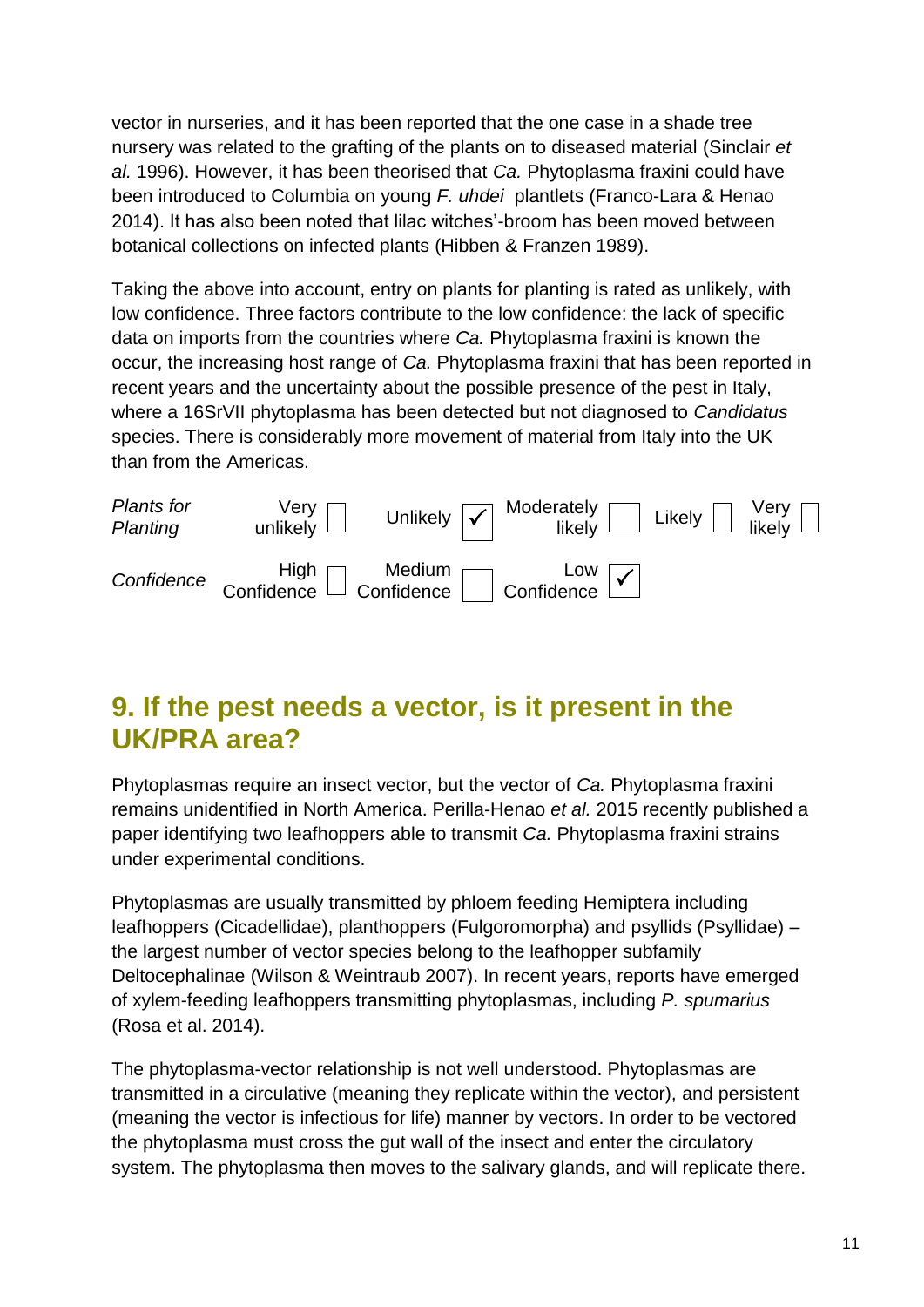Once in the salivary glands, the phytoplasma can be transmitted to new hosts when the insect feeds.

There have been some studies on movement of phytoplasmas within leafhoppers, and evidence currently suggests that interaction is required between proteins on the outside of the phytoplasma and those in the insect gut to enable to phytoplasma to cross the gut wall (Galetto *et al.* 2011, Siampour *et al.* 2011, Suzuki *et al.* 2006). This interaction does not occur in non-vectors; a phytoplasma species cannot be transmitted by all phloem feeding Hemiptera. It is more likely that each phytoplasma species is only transmitted by a limited number of Hemiptera.

Despite this, many phytoplasmas still have multiple vectors and these can be in different hempiteran groups. For example, *Ca.* Phytoplasma solani is vectored by the cixid species *Reptalus panzeri* (Cvrković *et al.* 2014) and *Hyalesthes obsoletus*  (Bressan et al. 2007) but in laboratory studies the leafhopper *Anaceratagallia ribauti* was also able to transmit *Ca.* Phytoplasma solani (Riedle‐Bauer *et al.* 2008). The main vector of *Ca.* Phytoplasma mali in some areas of Europe is the psyllid *Cacopsylla melanoneura* (Tedeschi & Alma 2004), though in Germany it is *C. picta*  (Mayer et al. 2009), and it can also be transmitted by the leafhopper species *Fieberiella florii* (Tedeschi & Alma 2006).

#### **Current Knowledge on Vectors in North and South America**

The epidemiology of *Ca.* Phytoplasma fraxini in North America, where until 2010 all known cases were limited to *Fraxinus* and *Syringa*, strongly suggests that the main vector of ash yellows/lilac witches'-broom has with a strong preference for *Fraxinus*  and *Syringa,* or perhaps the family Oleaceae more widely. Potential herbaceous hosts which can often act as a reservoir of phytoplasma disease have been surveyed, but no phytoplasma was detected (Griffiths *et al.* 1994). Furthermore it has been noted that the incidence of *Ca.* Phytoplasma fraxini is often worse when *Fraxinus* and *Syringa* are grown in close proximity, such as in botanical gardens or public plantings (Sinclair & Griffiths 1994).

Vector habitat preference has been proposed as the reason that certain stands of ash or lilac have a higher incidence of *Ca.* Phytoplasma fraxini than others: in general the disease is more prevalent in regions where wooded and open areas are intermixed as opposed to heavily forested areas (Sinclair *et al.* 1990).

Some species in North America have been implicated as vectors of *Ca.* Phytoplasma fraxini, though none have been shown to be vectors under experimental conditions – they merely had the phytoplasma present in the gut during molecular detection, which is usually considered not to be conclusive of vectoring capability. Leafhopper species that have tested positive for the presence of *Ca.* Phytoplasma fraxini are: *Graminella nigrifrons* (Arocha-Rosete et al. 2011); *Scaphoideus titanus* (Olivier et al.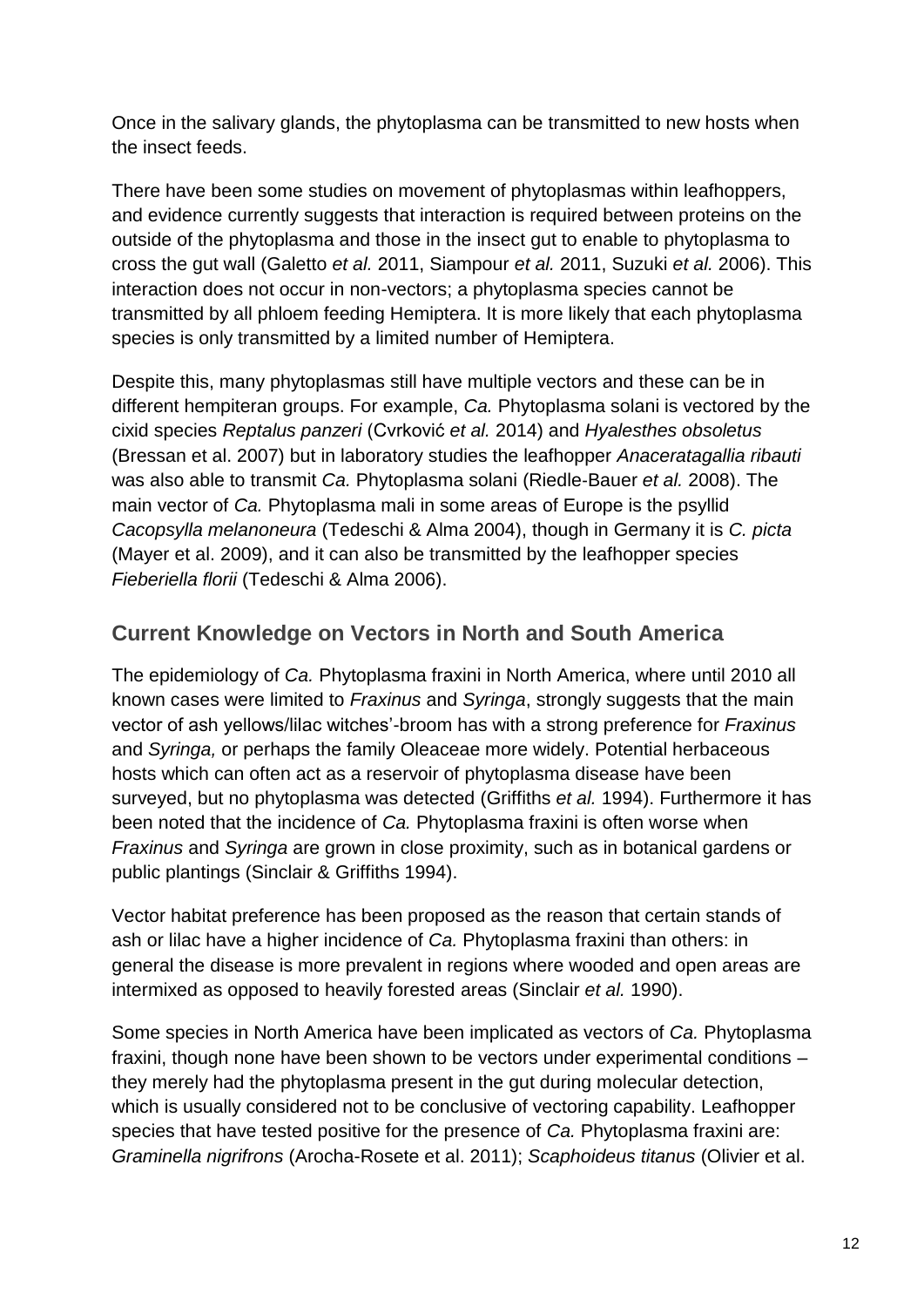2014) and *Colladonus clitellarius, Scaphoideus intricatus* and other *Scaphoideus*  spp. (Hill & Sinclair 2000).

In caged tests, *Philaenus spumarius* and *Paraphlepsius irroratus* transmitted the "yellows agent" (not confirmed as *Ca.* Phytoplasma fraxini) to ash seedlings (Hiruki 1988). The status of *P. spurmarius* as an efficient vector of *Ca.* Phytoplasma fraxini is still questionable, as results of the initial study could not be replicated (Sinclair & Griffiths 1994). *Philaenus spumarius* collected from a site in New York where *Ca.*  Phytoplasma fraxini was prevalent did not test positive for the pest (Hill & Sinclair 2000), however *P. spunarius* has been shown to transmit another phytoplasma affecting trees, *Ca.* Phytoplasma ulmi (Rosa *et al.* 2014). This finding is unusual, as *P. spunarius* is a xylem feeding hemiptera and phytoplasmas are limited to the phloem.

None of these species are likely candidates for the main vector of *Ca.* Phytoplasma fraxini in North America as they do not show a strong preference for *Fraxinus* or *Syringa.* With the exception of the common froghopper, *P. spumarius,* none of the implicated leafhopper taxa are present in the UK.

In Columbia, because all isolates of *Ca.* Phytoplasma fraxini are very similar to North American isolates, it suggests the disease is exotic. It is likely it was introduced on plants for planting from North America (*F. uhdei*), and then spread to new hosts (Franco-Lara & Henao 2014). It is very likely that *Ca.* Phytoplasma fraxini has a different vector species (or possibly multiple vectors) than in North America, which feed on a wide range of broadleaved trees. In South America, *Carelmapu ramosi* has been reported as a potential vector (Arismendi *et al.* 2010).

Leafhopper species were collected from grass around trees and a limited number from the canopy of symptomatic trees in Bogata, Columbia. A number of species (not all identified to species level) were positive by molecular methods for the presence of the phytoplasma. The two most abundant species, *Exitianus atratus* and *Amplicephalus funzaensis* were tested for their ability to transmit *Ca.* Phytoplasma fraxini and *Ca.* Phytoplasma asteris to common bean (*Phaseolus vulgaris*) in separate caged tests. Both leafhoppers were reported to be able to vector the two phytoplasmas, and this is the first report of a vector of *Ca.* Phytoplasma fraxini (Perilla‐Henao *et al.* 2015). Neither of these species is recorded in the UK.

It is very unlikely the main vectors of *Ca.* Phytoplasma fraxini in North America, or any additional unidentified vectors that may be present in South America, are present in the UK. There have been very few introductions of North American species of Auchenorrhyncha (which contains the leafhoppers and planthoppers) to the UK, and no apparent introductions from South America (Smith *et al.* 2016, *in production,* Smith *et al.* 2007), though this assumes the vector is not a more cosmopolitan species that is native to the UK.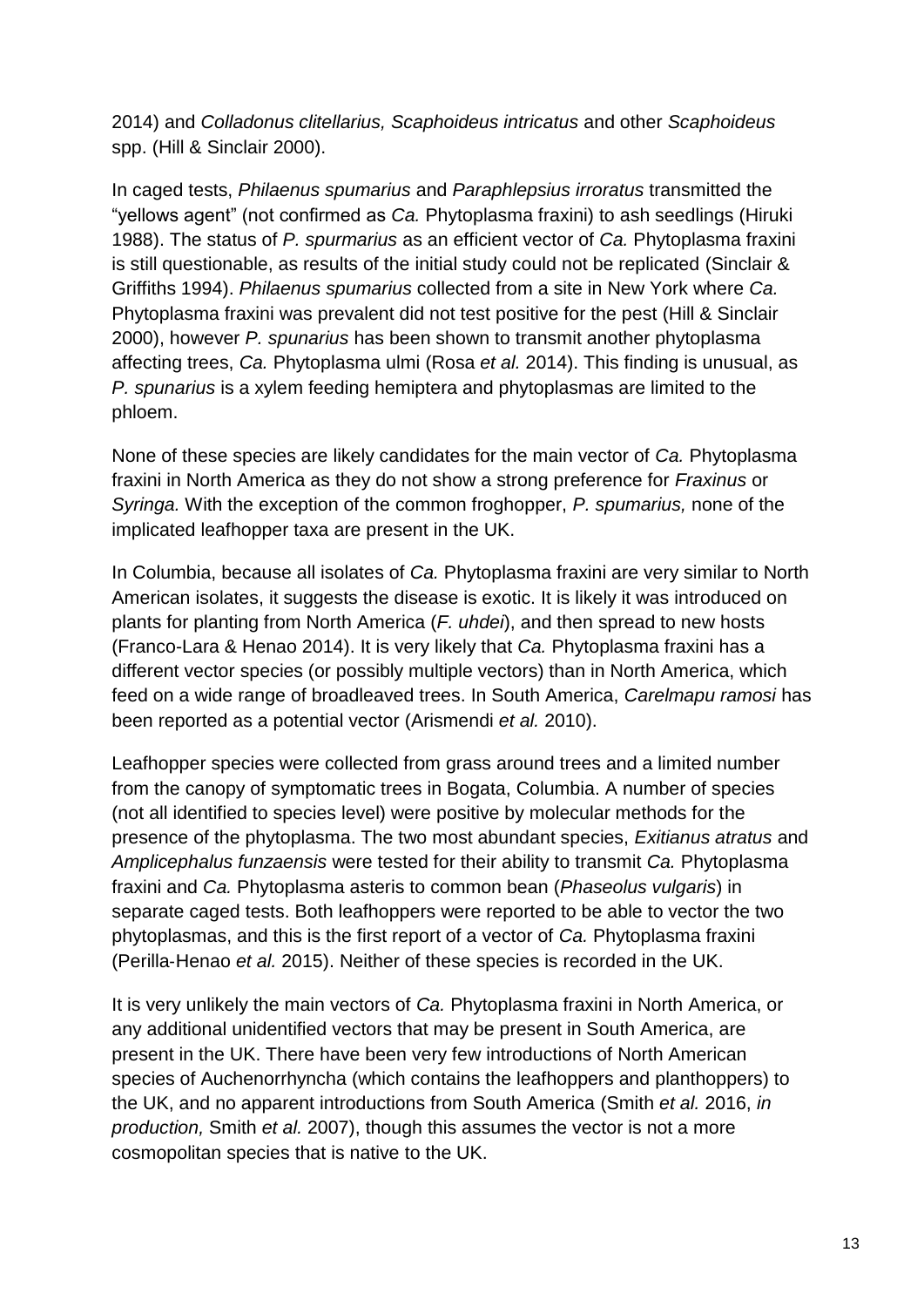#### **Potential UK Vectors and Likelihood of a Vector being Present in the UK**

The presence or absence of a vector will directly influence the ability of *Ca.*  Phytoplasma fraxini to establish, spread and cause impacts.

It is likely, with low confidence, that species present in the UK will be capable of vectoring *Ca.* Phytoplasma fraxini.

There are approximately 190 species of phloem feeding leafhoppers in the UK, and for many of these species their host range is poorly understood making it very difficult to judge how many polyphagous species there may be within this number (Dr Chris Malumphy, Fera, *pers. comm.*). Both vectors identified in South America belong to the subfamily Deltocephalinae, and there are over 100 species in this subfamily recorded in the UK (Bantock & Botting 2013). Many are considered oliphagous on grass, though for others the host range is poorly understood, there are examples of UK Deltocephalinae species that are polyphagous on woody plants (Chris Malumphy, Fera, *pers. comm*). This sub-family in the UK includes known vectors of other phytoplasma diseases including *Oncopsis alni* which transmits alder yellows phytoplasma (16SrV) (Maixner & Reinert 1999) and *Macropsis* species which spread phytoplasma diseases in elm (Carraro *et al.* 2004) and bramble (Davies 2000).

There are over 77 psyllid species present in the UK – the nymphal stages are very host specific, but adults can occasionally feed on species not suitable for nymphal development and some species will overwinter on "shelter-plants"(Hodkinson & White 1979), which they may occasionally feed on. As an example, there are four *Psyllopsis* species that feed on Fraxinus in Britain: *Psyllopsis discrepans*, *P. distinguenda*, *P. fraxini* and *P. fraxinicola* (Foerster) (Dr Chris Malumphy, Fera, *pers. comm.*).

The Cixiidae in the UK have been summarised in a previous PRA (Tuffen 2015). There are 12 species recorded in the UK, of which 4 are known to be polyphagous on deciduous trees and shrubs. For some species, the life history and host range is poorly understood.

The suspected xylem-feeding vector *P. spumarius* (Aphrophoridae) is present and very widespread in the UK, and could act as a vector of *Ca.* Phytoplasma fraxini. This species is considered highly polyphagous, though associated with herbaceous hosts more than woody species (Stewart & Bantock 2015). However it has been collected from trees and woody plant species in the UK, for example from the canopy of apple trees (Bleicher *et al.* 2010). It is not clear if other UK Aphrophoridae may be able to act as a vector of *Ca.* Phytoplasma fraxini: species of the *Aphrophora* genus are widespread on trees and shrubs across the UK (Stewart & Bantock 2015).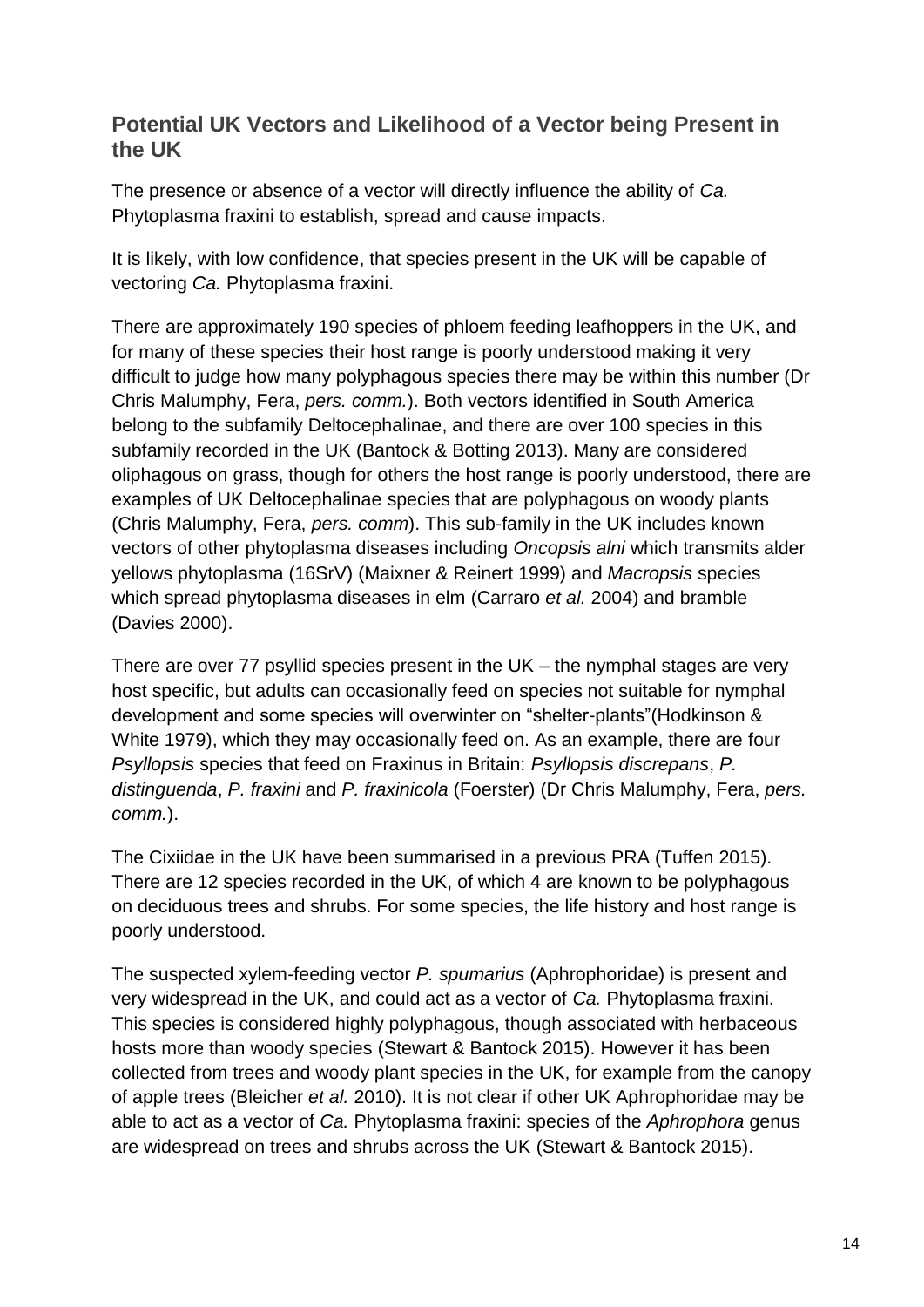Because *Ca.* Phytoplasma fraxini has demonstrated the ability to adapt to new hosts, the suspected vector *P. spumarius* is widespread in the UK and there are a range of other phloem feeding species which may be able to act as vectors, it is likely that a vector or vectors for *Ca.* Phytoplasma fraxini will be present in the UK Hemipteran fauna. However a judgement cannot be made about the polyphagy of such a vector or vectors, their abundance, efficiency or mobility – which would all contribute to the establishment or impact potential of *Ca.* Phytoplasma fraxini in the UK. As a consequence, confidence in this rating is low.

Given the uncertainty surrounding the vector of *Ca.* Phytoplasma fraxini, in appropriate sections (establishment outdoors, spread and potential impacts in the UK) two scenarios have been rated. The first is that there is no vector present in the UK. Because there are several examples of potential vector species that are widespread and polyphagous on woody hosts in the UK hemipteran fauna, the second scenario is a reasonable worst case scenario: that the UK vector will fit these criteria and thus endanger a number of tree or other woody hosts.

These are not the only two possible scenarios. Other scenarios include several inefficient vectors, the introduction of one of the North or South American vectors with the pest, an efficient vector with a limited host range or an efficient vector with a limited UK distribution. However, it is not possible to rate all of these scenarios within the PRA.

## **10. How likely is the pest to establish outdoors or under protection in the UK/PRA area?**

(*The likelihood rating should be based on the area of potential establishment, e.g. where hosts are present and the climate is suitable, within the UK/PRA area and take into account the answers provided in section 9.)* 

Phytoplasmas can spread through clonal propagation and between plants connected by natural root grafts, but the most significant spread is usually via an insect vector. Thus, in order to establish, there would need to be a vector present in the UK or the pathogen would have to become widespread in clonal propagation. Otherwise, disease in any imported infected plants would be self-limiting.

Two scenarios for outdoor establishment are considered. In the first it is assumed that an efficient vector, polyphagous on a range of woody hosts, is present in the UK fauna. If this was the case, establishment would be very likely, with high confidence.

In the second scenario, no vector is present in the UK. In this scenario, establishment would be unlikely, with medium confidence. It is not rated as very unlikely, because of the possibility for limited establishment via transmission through natural root grafts (see section 11 for more details of spread via this pathway) and because of the potential for accidental propagation via clonal methods. It is common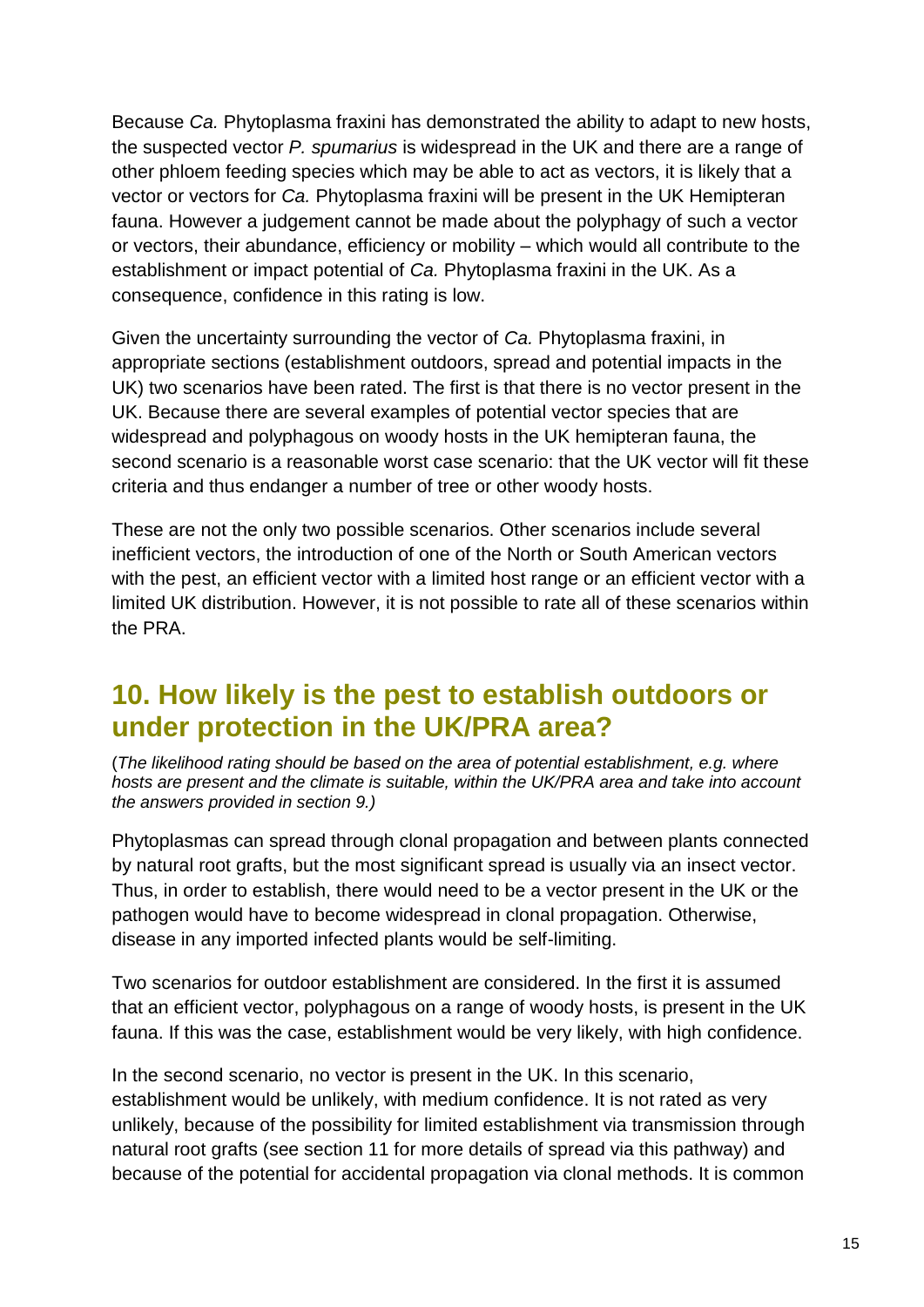for trees of a great number of species in ornamental nurseries to be propagated clonally from mother trees (macropropagation), and micropropagation techniques, such as tissue culture, are also commercially used (Ahuja 2013), this process is generally not used in forestry nurseries. Confidence is medium. Transmission via natural root grafts has not been shown conclusively for *Ca.* Phytoplasma fraxini. It is also unclear how long an infected mother tree may be clonally propagated from before symptom expression occurs, and the mother plant is rouged out.

Establishment under protection is rated as very unlikely, with medium confidence. This is because the insect vectors of phytoplasmas are not usually found under protection (and thus why the two scenarios used for outdoor establishment are not considered), and many of the recorded hosts are also not grown in protection in the UK. Confidence is medium, as it is very likely that *Ca.* Phytoplasma fraxini could adapt to new hosts and these could potentially be species widely grown under protection, some of which may be propagated clonally leading to the establishment of the disease in that production system.



## **11. How quickly could the pest spread in the UK/PRA area?**

#### **Natural Spread**

Natural spread will be strongly influenced by a suitable vector being present in the UK, and thus natural spread is rated under two scenarios as described in section 9. Spread rate may be limited by the host preferences or scarcity of any vector(s).

Natural root grafts were noted between *Fraxinus* that grew in close proximity at diseased sites in the USA (Carr & Tattar 1989), and since other phytoplasmas have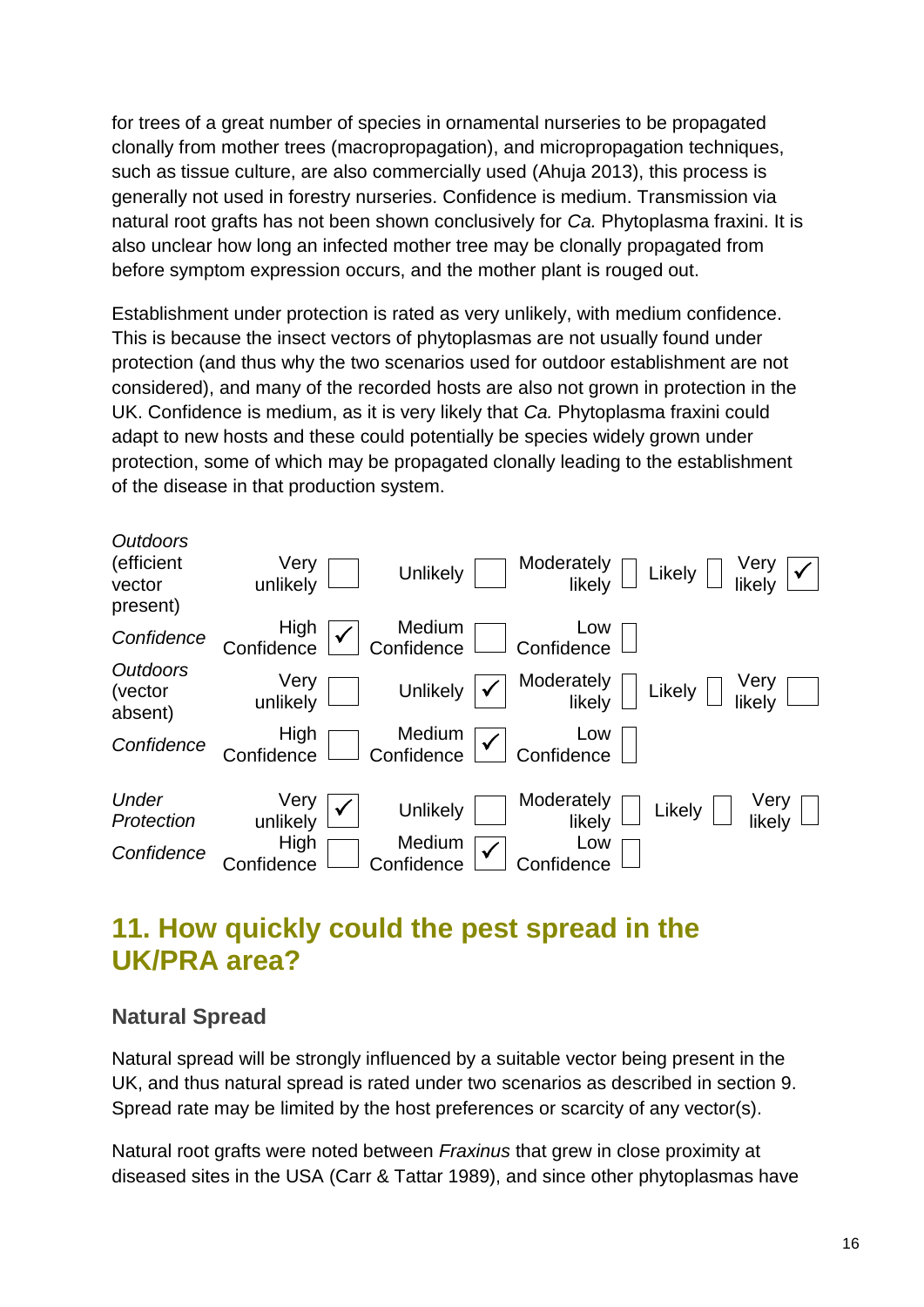been shown to be transmitted via such root grafts (Bragagna *et al.* 2006, Johson *et al.* 2000), there is a risk of spread via this pathway, though it has not been conclusively proven to be a pathway of spread for *Ca.* Phytoplasma fraxini. Any spread very natural root grafts would be very slow.

Incidence of *Ca.* Phytoplasma fraxini has been studied over time at several ash stands in North America and increases in incidence of up to 9% per year have been observed at some sites. (Sinclair & Griffiths 1995, Sinclair & Griffiths 1994).

In general, the natural dispersal capacity of leafhoppers and other potential vectors of *Ca.* Phytoplasma fraxini is low, and movement occurs on a local scale. Some leafhopper species have migratory morphs, and will travel considerable distances. For example the aster leafhopper (*Macrosteles quadrilineatus*) vectors *Ca.*  Phytoplasma asteris and is migratory in North America (Hoy *et al.* 1992). Should any vector of *Ca.* Phytoplasma fraxini be a migratory species natural spread could occur quickly.

Natural spread in the presence of an efficient vector is rated as slowly, with low confidence, since the dispersal habits of any potential vector are unknown. Natural spread in the absence of an efficient vector is very slowly, with high confidence.

#### **Spread with Trade**

If *Ca.* Phytoplasma fraxini were to enter with propagation material, it could spread quickly in trade. This may occur unwittingly for some hosts, as tolerance occurs in some species and infection can be asymptomatic. For example, *S. vulgaris* was thought to potentially be resistant to *Ca.* Phytoplasma fraxini, as at an arboretum with a high incidence of disease there were no symptomatic *S. vulgaris* plants but testing showed they were infected and just apparently tolerant of the disease (Hibben & Franzen 1989). Presence in *U. molinae* and *Paeonia* in Chile was thought to be both due to vegetative propagation and the feeding of an insect vector (Arismendi *et al.* 2010). Thus spread in trade is rated as quickly, with high confidence, irrespective of insect vectors.

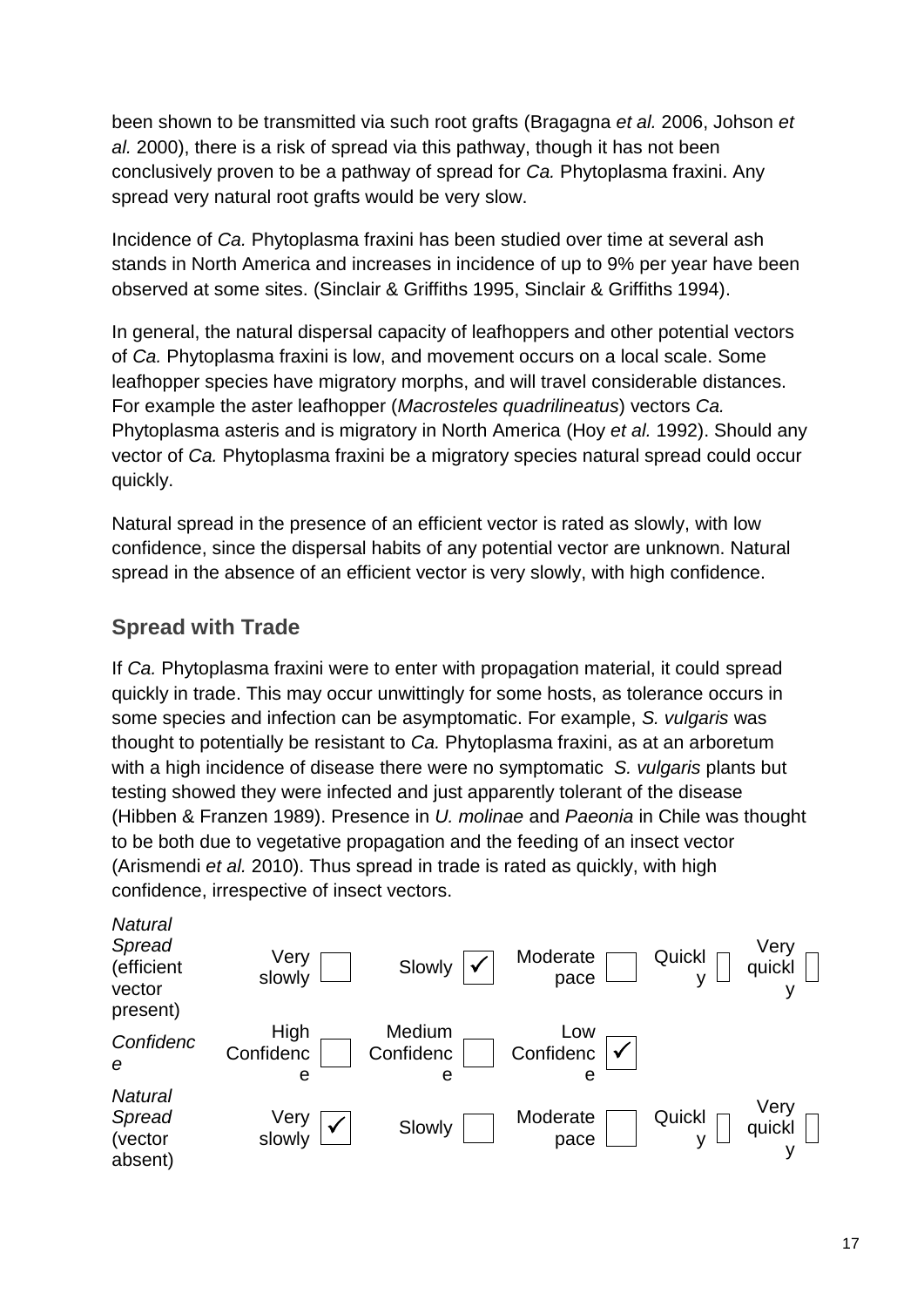

## **12. What is the pest's economic, environmental and social impact within its existing distribution?**

Incidents of "ash decline" and "ash dieback", later attributed to *Ca.* Phytoplasma fraxini, have been reported over a number of decades in North America. Symptoms include witches-broom, dieback of branches, reduced growth rates, dwarfed shoots and leaves and mortality in more susceptible trees (Sinclair & Griffiths 1994). Similar symptoms are seen in *Syringa* (Hibben & Franzen 1989).

Disease in *Fraxinus* has been described in some instances as "progressing rapidly": in one field study over a period of forty months, over half of the infected trees studied died (Cha & Tattar 1991). In Phoenix, Arizona, an 8 year study of *Fraxinus* urban shade trees observed a greatly increased disease severity over the period, leading to 30% mortality of the trees studied (Bricker & Stutz 2004). This shows that *Ca.*  Phytoplasma fraxini can have serious impacts in urban shade trees, as well as in more open wooded areas where it had been largely studied.

There are fewer reports of impacts on *Syringa* than *Fraxinus*, though it has been noted that some collections in arboreta have been severely affected, and disease reduces the amenity value of the plants (Sinclair *et al.* 1996). At the Arnold Arboretum, for example, the disease was heavily damaging in *Syringa* in the 1980s and though the incidence is now lower, *Syringa* plants still require removal due to the disease (Michael S. Dossmann, Arnold Arboretum, *pers. comm.* 27.10.2015).

It is important to note that disease severity varies depending on species or cultivar of *Fraxinus* or *Syringa* that are infected. It has been noted that late blooming lilacs, including hybrids with *josikaea* or *villosa* lineage, are particularly susceptible (Hibben & Franzen 1989). Sinclair *et al.* (2000) tested 11 cultivars of *Fraxinus* across two sites. One of the sets of inoculated cultivars, *F. pennsylvanica* cv. Urabanite, were all killed by the infection over the three year trial period (one control tree also died) (Sinclair *et al.* 2000). In contrast, some infected *F. americana* have been observed to maintain moderate growth and normal branching habit for up to 15 years after infection was first detected (Sinclair & Griffiths 1994), but it is more usual for significant reductions in growth to be seen in infected trees (Sinclair *et al.* 1993).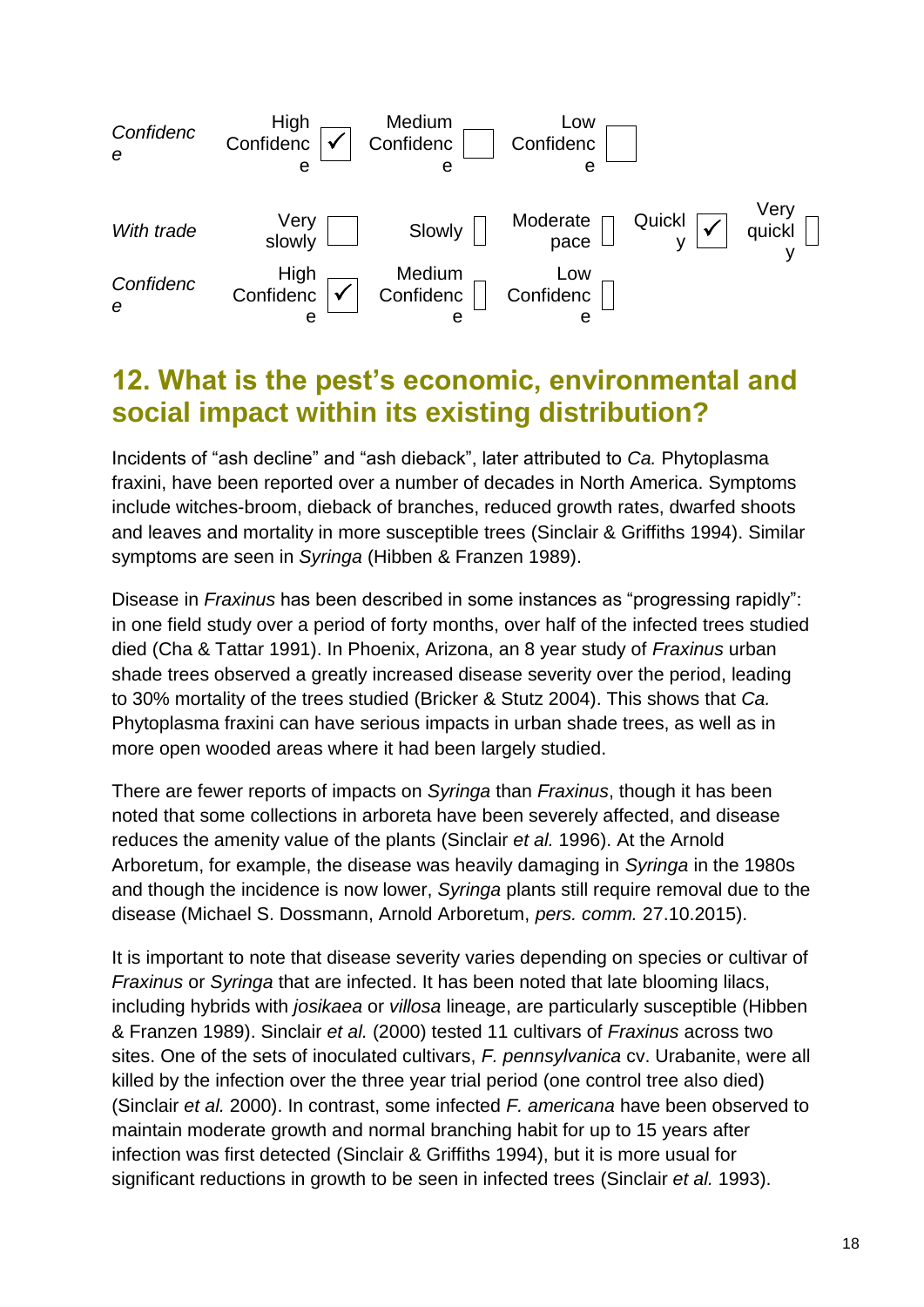Infection by *Ca.* Phytoplasma fraxini has also been found to make *Fraxinus* and *Syringa* more susceptible to cold damage (Sinclair *et al.* 1996).

In Bogotá, Columbia, *Ca.* Phytoplasma fraxini has been a particular problem in urban tree populations. The predominant urban tree in Bogotá in the 1990s was *F. uhdei*, which had been introduced from the USA in the 1950s (Franco-Lara & Henao 2014). Decline of trees was noted in the 1990s and reported to be caused by *Ca.*  Phytoplasma fraxini in 2004 (Filgueira *et al.* 2004). In 2000, disease incidence on *F. uhdei* was very high. Of the 600 trees examined, all were symptomatic, with 92% being moderately or severely affected, and by 2014, many of the trees had been removed and those that were still present were "barely surviving"(Franco-Lara & Henao 2014).

Later, disease was observed in a number of other street trees in Bogotá, including *Liquidambar styraciflua* planted to replace *F. uhdei*, with symptoms typical of phytoplasma infection including tufted foliage, epicormic shoots, witches'-broom and little leaves. Symptoms develop throughout the year and can leave some species "almost unrecognisable" (Franco-Lara & Henao 2014). Molecular analysis indicated that nine species of tree were infected with *Ca.* Phytoplasma fraxini, *Ca.*  Phytoplasma asteris or had a mixed infection of *Ca.* Phytoplasma fraxini and *Ca.*  Phytoplasma asteris, though only *Ca.* Phytoplasma fraxini was detected in diseased *Acacia melanoxylon* (Franco-Lara & Henao 2014). Thus decline of Bogotá street trees is attributable to two major phytoplasma species often present in mixed infections, *Ca.* Phytoplasma fraxini appears to be playing a significant role but the impacts may be compounded by the presence of *Ca.* Phytoplasma asteris.

Overall, impacts of *Ca.* Phytoplasma fraxini in its current range are rated as large, with medium confidence.

| <i><b>Impacts</b></i> | Very<br>$small$ <sup><math>\perp</math></sup> | Small $\vert$                                                                                                                                                                                                                                                          | Medium $\Box$ Large $\boxed{\checkmark}$ $\begin{array}{c} \text{Very} \\ \text{large} \end{array}$ |  |
|-----------------------|-----------------------------------------------|------------------------------------------------------------------------------------------------------------------------------------------------------------------------------------------------------------------------------------------------------------------------|-----------------------------------------------------------------------------------------------------|--|
|                       |                                               | $\begin{array}{c} \text{Confidence} \\ \text{Confidence} \end{array}$ $\begin{array}{c} \text{High} \\ \text{Confidence} \end{array}$ $\begin{array}{c} \text{Median} \\ \text{Confidence} \end{array}$ $\begin{array}{c} \text{Low} \\ \text{Confidence} \end{array}$ |                                                                                                     |  |

## **13. What is the pest's potential to cause economic, environmental and social impacts in the UK/PRA area?**

Potential impact in the UK is subject to considerable uncertainty due a lack of knowledge concerning potential vectors in the UK. As a consequence, potential impacts are rated using the two scenarios as in sections 10 and 11.

The significant decline in street trees in Bogotá is, as described in section 12, associated with both *Ca.* Phytoplasma fraxini and *Ca.* Phytoplasma asteris, and the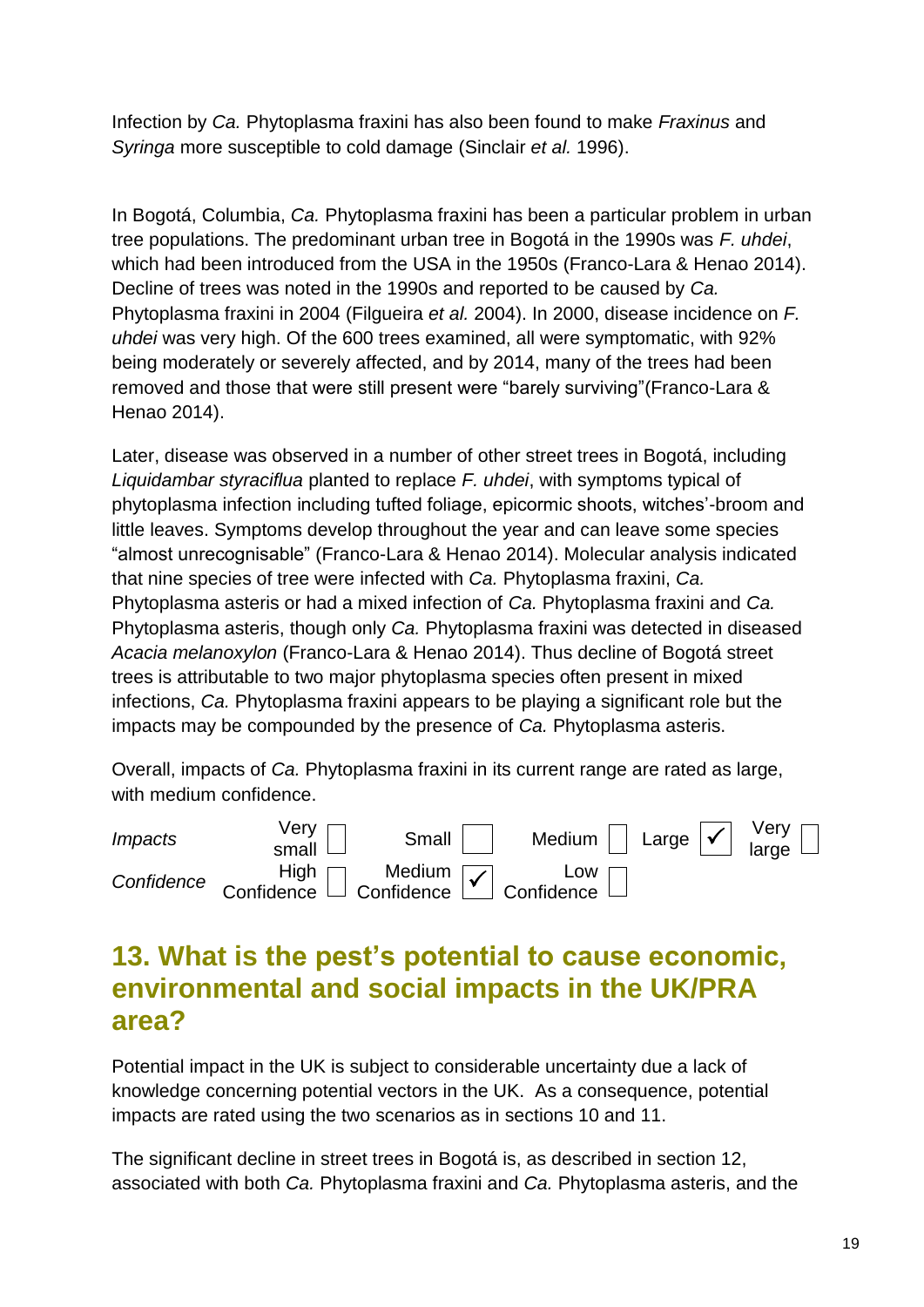two species were often found in a mixed infection. It is important to note that some strains of *Ca.* Phytoplasma asteris are present in the UK, though their distribution and hosts are largely unknown. Thus as seen in Bogotá, there is potential for accumulative impacts if both species infect trees.

The susceptibility of UK tree species is an additional source of uncertainty. *Fraxinus excelsior* is known to be a symptomatic host from studies in arboreta in Massachusetts (Hibben *et al.* 1991), but there no detailed descriptions of the symptoms were supplied. One of the authors of the study indicated that it was unlikely that *F. excelsior* would have shown prominent symptoms, or this would have been noted (Prof. Wayne Sinclair, *pers. comm.,* 07.10.2015). The Arnold Arboretum (where the initial study took place) confirmed that some accessions of *Fraxinus excelsior* that were infected with *Ca.* Phytoplasma fraxini have been removed. However, there are also specimens of *F. excelsior* infected with the disease that are still living (Michael S. Dosmann, *pers. comm.* 30.10.2015).

The native UK species *Populous nigra* is susceptible to *Ca.* Phytoplasma fraxini, symptoms in trees included deformation of the crown, yellowing, atypical elongation of apical shoots and tufted foliage (Franco-Lara & Henao 2014).

In the presence of an efficient and polyphagous vector, economic, environmental and social impacts have been rated large, with low confidence. Confidence is low for all impact ratings because the susceptibility of many native or widely planted UK species, with the exception of *P. nigra*, remains unknown and some widely planted tree species may actually be tolerant to *Ca.* Phytoplasma fraxini infection and show few, if any, symptoms.

In this reasonable worst case scenario, if susceptible tree species are present than significant decline of these species could occur, including mortality. This would lead to economic impacts by reducing timber yield in species used for timber production, and possible decline and death of nursery trees.

Though there are comparatively few reports of environmental impacts of *Ca.*  Phytoplasma fraxini, it has been recorded as causing decline and death of trees in the wider environment, though some level of tolerance always seems to be present in populations, preventing their local extinction. It is not known if natural resistance may occur in those *F. excelsior* grown in the UK. In addition, *P. nigra* is a comparatively rare species in the UK under conservation – no mortality caused by *Ca.* Phytoplasma fraxini has been recorded to date, but widespread phytoplasma infection would still interfere in the conservation of this species.

Social impacts could be expected where disease occurs in urban plantings; this would reduce the aesthetic value of the trees. Trees may also have to be removed if they decline to the point where they become a safety hazard.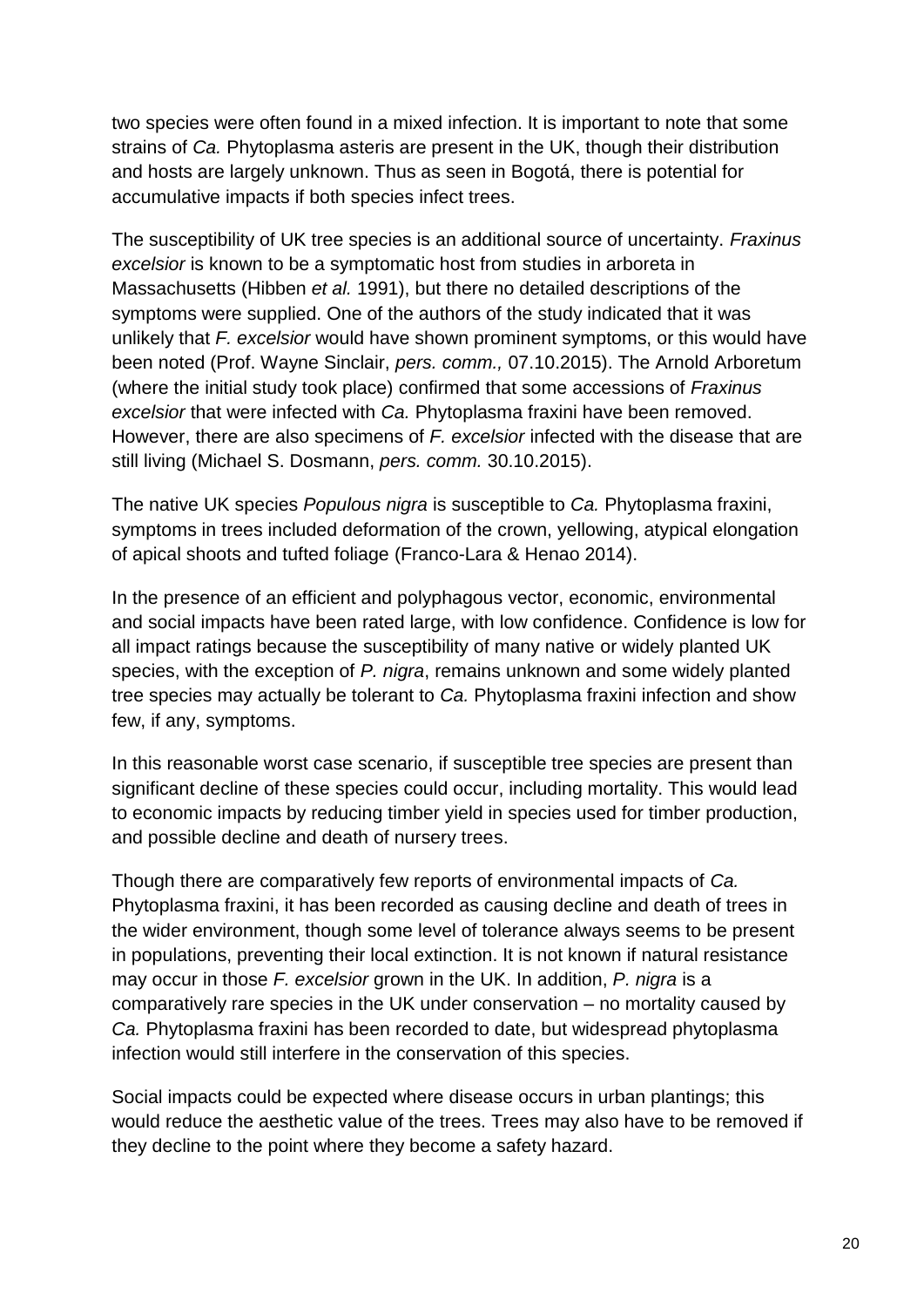In the absence of an efficient vector, impacts would be restricted by the inability of the pest to spread. Economic impacts have been rated as small with medium confidence, rather than very small, as situations may occur in which *Ca.*  Phytoplasma fraxini is present in asymptomatic mother plants used for clonal propagation, and decline is not noted for a number of years. Social and environmental impacts are rated as very small, with high confidence, as outbreaks in urban plantings or the wider environment would be self-limiting without a vector to transmit the disease to new hosts.

| Economic<br><i>Impacts</i><br>Confidence            | Very<br>Medium<br>Large<br>Small<br>small<br>Medium<br>High<br>Low<br>Confidence<br>Confidence<br>Confidence | Very<br>large |
|-----------------------------------------------------|--------------------------------------------------------------------------------------------------------------|---------------|
| Environ -<br>mental<br><i>Impacts</i><br>Confidence | Very<br>Medium<br>Small<br>Large<br>small<br>High<br>Medium<br>Low<br>Confidence<br>Confidence<br>Confidence | Very<br>large |
| Social<br><i>Impacts</i><br>Confidence              | Very<br>Small<br>Medium<br>Large<br>small<br>Medium<br>High<br>Low<br>Confidence<br>Confidence<br>Confidence | Very<br>large |
|                                                     | In the absence of an efficient vector                                                                        |               |
| Economic<br><i>Impacts</i><br>Confidence            | Very<br>Medium<br>Small<br>Large<br>small<br>Medium<br>High<br>Low<br>Confidence<br>Confidence<br>Confidence | Very<br>large |
| Environ -<br>mental<br><i>Impacts</i><br>Confidence | Very<br>Small<br>Medium<br>Large<br>small<br>Medium<br>High<br>Low<br>Confidence<br>Confidence<br>Confidence | Very<br>large |
| Social<br><i>Impacts</i><br>Confidence              | Very<br>Small<br>Medium<br>Large<br>small<br>Medium<br>High<br>Low<br>Confidence<br>Confidence<br>Confidence | Very<br>large |

#### **In the presence of an efficient vector**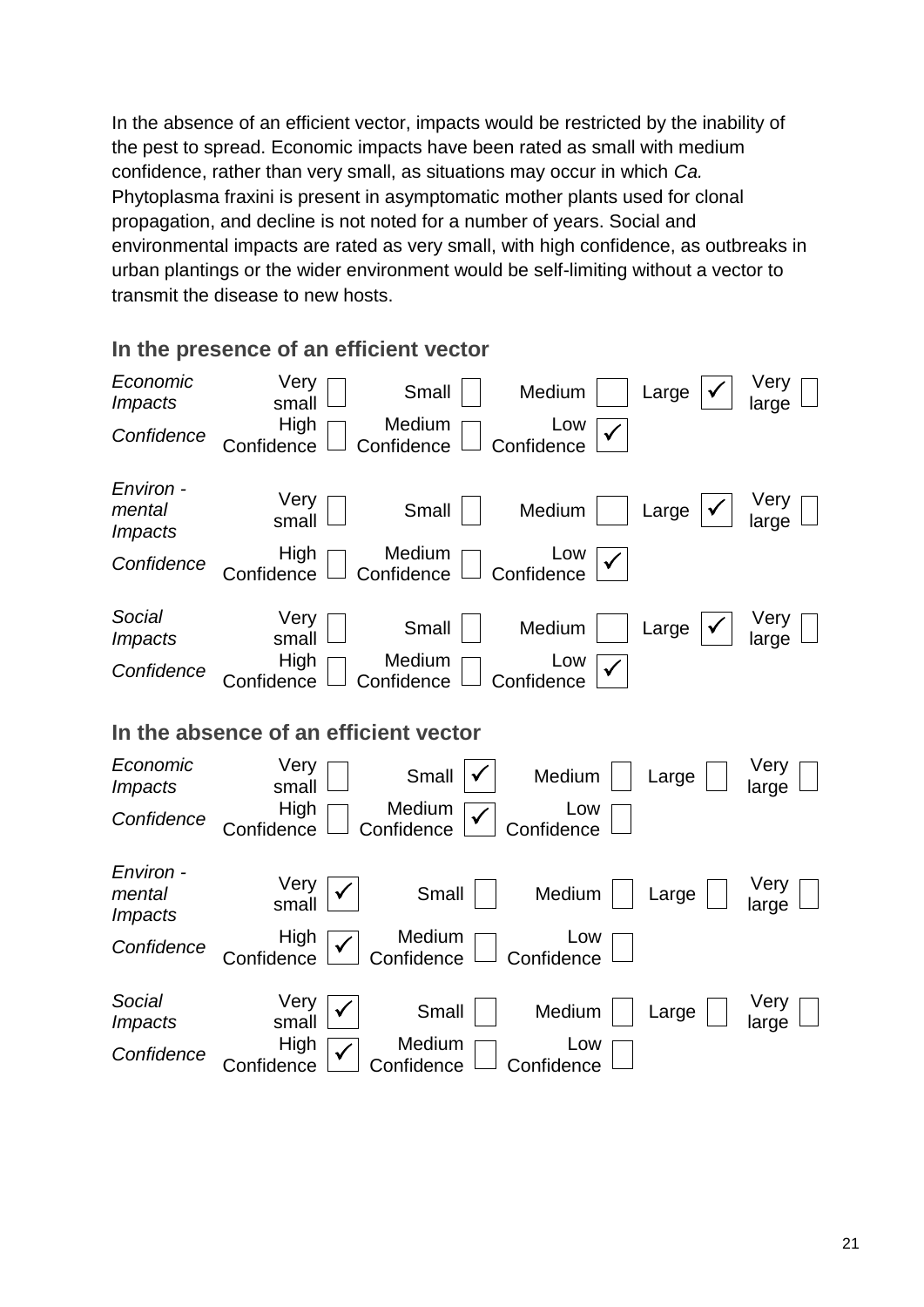## **14. What is the pest's potential as a vector of plant pathogens?**

*Ca.* Phytoplasma fraxini cannot act as a vector.

## **15. What is the area endangered by the pest?**

The endangered area is dependent on the presence of a suitable vector in the UK. In a reasonable worst case scenario, *Ca.* Phytoplasma fraxini could spread to a number of broadleaved tree species. Those in urban locations, where decline of trees will reduce aesthetic value and may present safety hazard which leads to their removal, are particularly endangered in this scenario.

# **Stage 3: Pest Risk Management**

### **16. What are the risk management options for the UK/PRA area?**

#### **Exclusion**

Though *Ca.* Phytoplasma fraxini is technically a regulated organism because of its status as a non-European virus-like pest that infects *Prunus* and *Vitis*, to avoid potential introduction on other hosts listing in the annexes of the EU plant health regulations by name could be considered. In a reasonable worst case scenario, the pathogen has the potential to be a destructive pest not only in the UK but across Europe should it be introduced. Which annex of the legislation the pest is listed in depends on its status in Italy – further clarification of findings of 16SrVII phytoplasmas in this EU country is required.

If *Ca.* Phytoplasma fraxini is absent from the EU, listing in Annex IAI should be considered. In addition, requirements could be included in Annex IV either on all hosts, or on certain key hosts such as *Prunus*, *Fraxinus, Syringa* and *Populas nigra* which requires planting material to be sourced from a pest free area.

#### **Eradication and Containment**

If an outbreak is detected at recently planted sites, where there is sufficient evidence to suggest that the disease was introduced on the planting material, eradication efforts would most likely be warranted. Because of the difficulties associated with testing of phytoplasmas, all material in an infected lot should be destroyed by incineration or deep burial. Because phytoplasmas are able to survive in the roots, if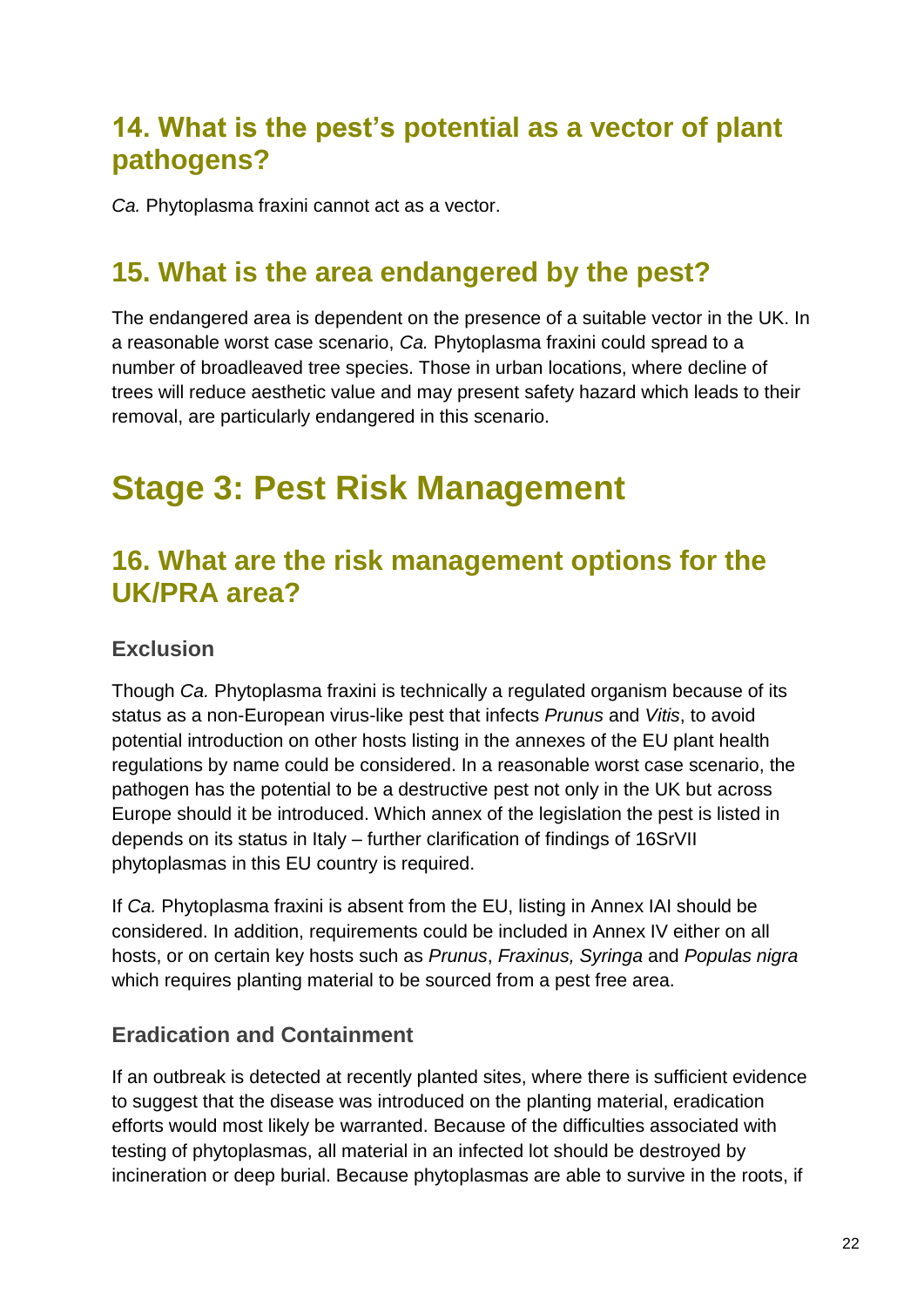the outbreak is on trees or other woody hosts the roots would need to be destroyed to ensure infected trees do not regenerate from stumps. Surveys should then be carried out at the site in the subsequent year to see if any spread to new hosts has occurred. Surveys would be best conducted in late summer, when phytoplasma titre is at its highest and thus most readily detectable (Cha & Tattar 1991).

Herbaceous hosts can act as a reservoir of phytoplasma disease, but this would depend on the feeding activity of the vector. This has been noted in Chile for *Ca.*  Phytoplasma fraxini, it has been observed in other members of the 16SrVII ash yellows phytoplasmas (Meneguzzi *et al.* 2008) and more widely in a range of phytoplasma pathogens (Alhudaib *et al.* 2009, Berger *et al.* 2015, un Nabi *et al.*). Thus any herbaceous plant showing possible phytoplasma symptoms (such as yellowing or reddening of leaves, phyllody –where flowers are converted to leaves or proliferation of shoots) should be tested, as well as a more limited number of asymptomatic herbaceous hosts in the immediate vicinity of infected plants.

If any samples unrelated to the planted material are positive, a survey to identify potential vectors would be advised, and the risk management strategy then reviewed. If evidence of spread is found, containment may be a more viable option, depending on the extent of the spread and the number of alternative hosts identified. Containment measures would be prevention of propagation from any host material on site, or removal of plants of hosts from the demarcated area. Chemical treatments to control any vector populations may be advisable in some cases, though in many instances this would be prohibitively costly for trees or where vectors may be using alternative hosts.

#### **Non-Statutory Controls**

Various cultural controls have been proposed for control of the pest in *Fraxinus* in North America. These controls are based on studies that show *Ca.* Phytoplasma fraxini is significantly more prevalent at certain site types, which is believed to be related to the preferences of the vector. Thus these measures may not be suitable in the UK, as it is likely the pest would have a different vector species. Use of certified, disease free propagation material will reduce spread and impacts. If there are sites with a high incidence of *Ca.* Phytoplasma fraxini, then thinning and removal of diseased trees may also reduce the spread.

## **17. References**

Ahuja MR (2013) *Micropropagation of Woody Plants*. Springer Netherlands.

Alhudaib K, Arocha Y, Wilson M & Jones P (2009): Molecular identification, potential vectors and alternative hosts of the phytoplasma associated with a lime decline disease in Saudi Arabia. *Crop Protection* **28**, 13-18.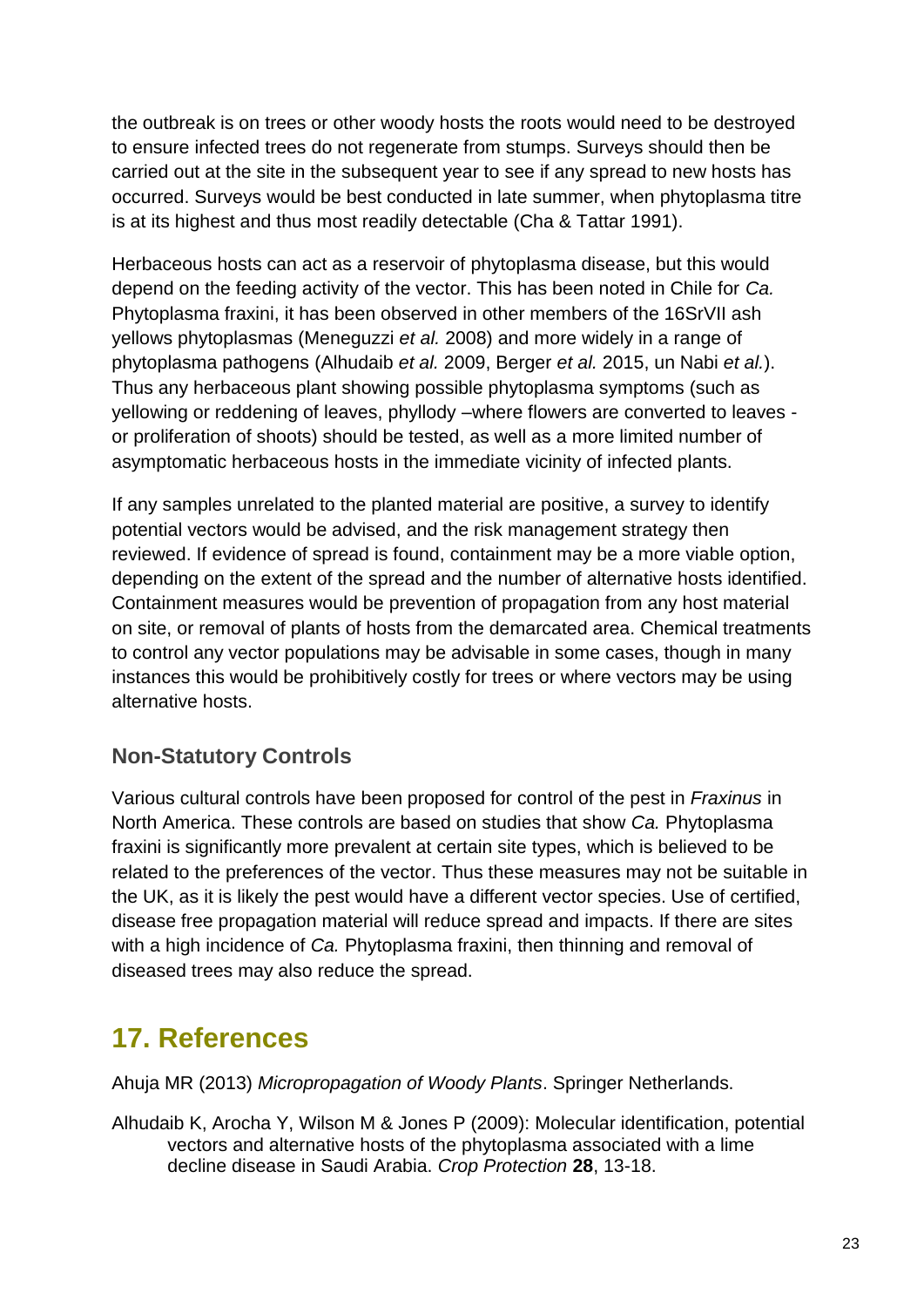- Anon (2015) A few facts and figures about English and Welsh wines and vineyards. English Wine Producers, Market Harborough (accessed 12/10/2015.
- Arismendi N, Andrade N, Riegel R & Carrillo R (2010): Presence of a Phytoplasma associated with Witches' Broom Disease in Ugni molinae Turcz. and Gaultheria phillyreifolia (Pers.) Sleumer determined by DAPI, PCR And DNA sequencing. *Chilean Journal of Agricultural Research* **70**, 26-33.
- Arismendi N, Gonzalez F, Zamorano A, Andrade N, Pino AM & Fiore N (2011) Molecular identification of 'Candidatus Phytoplasma fraxini'in murta and peony in Chile. In *Bulletin of Insectology*. Department of Agroenvironmental Sciences and Technologies, pp. S95-S96.
- Arocha-Rosete Y, Kent P, Agrawal V, Hunt D, Hamilton A, Bertaccini A, Scott J, Crosby W, Michelutti R & Maini S (2011) Preliminary investigations on Graminella nigrifrons as a potential vector for phytoplasmas identified at the Canadian Clonal Genebank. In *Bulletin of Insectology*. Department of Agroenvironmental Sciences and Technologies, pp. S133-S134.
- Bantock T & Botting J (2013) British Bugs. British Bugs UK. Available at: http://www.britishbugs.org.uk/index.html (accessed 03.08.2015.
- Barros TS, Davis RE, Resende RO & Dally EL (2002): Erigeron witches'-broom phytoplasma in Brazil represents new subgroup VII-B in 16S rRNA gene group VII, the ash yellows phytoplasma group. *Plant disease* **86**, 1142-1148.
- Berger J, Schweigkofler W, Kerschbamer C, Roschatt C, Dalla Vía J & Baric S (2015): Occurrence of Stolbur phytoplasma in the vector Hyalesthes obsoletus, herbaceous host plants and grapevine in South Tyrol (Northern Italy). *VITIS-Journal of Grapevine Research* **48**, 185.
- Bleicher K, Orosz A, Cross J & Markó V (2010): Survey of leafhoppers, planthoppers and froghoppers (Auchenorrhyncha) in apple orchards in South-East England. *Acta Phytopathologica et Entomologica Hungarica* **45**, 93-105.
- Bragagna P, Deromedi M, Filippi M, Forno F, Mattedi L, Ciccotti A & Bianchedi P (2006) Natural and experimental transmission of Candidatus Phytoplasma mali by root bridges. In *XX International Symposium on Virus and Virus-Like Diseases of Temperate Fruit Crops-Fruit Tree Diseases 781*, pp. 459-464.
- Bressan A, Turata R, Maixner M, Spiazzi S, Boudon‐Padieu E & Girolami V (2007): Vector activity of Hyalesthes obsoletus living on nettles and transmitting a stolbur phytoplasma to grapevines: a case study. *Annals of applied biology* **150**, 331-339.
- Bricker JS & Stutz JC (2004): Phytoplasmas associated with ash decline. *Journal of Arboriculture*, 193-199.
- Bruni R, Pellati F, Bellardi MG, Benvenuti S, Paltrinieri S, Bertaccini A & Bianchi A (2005): Herbal drug quality and phytochemical composition of Hypericum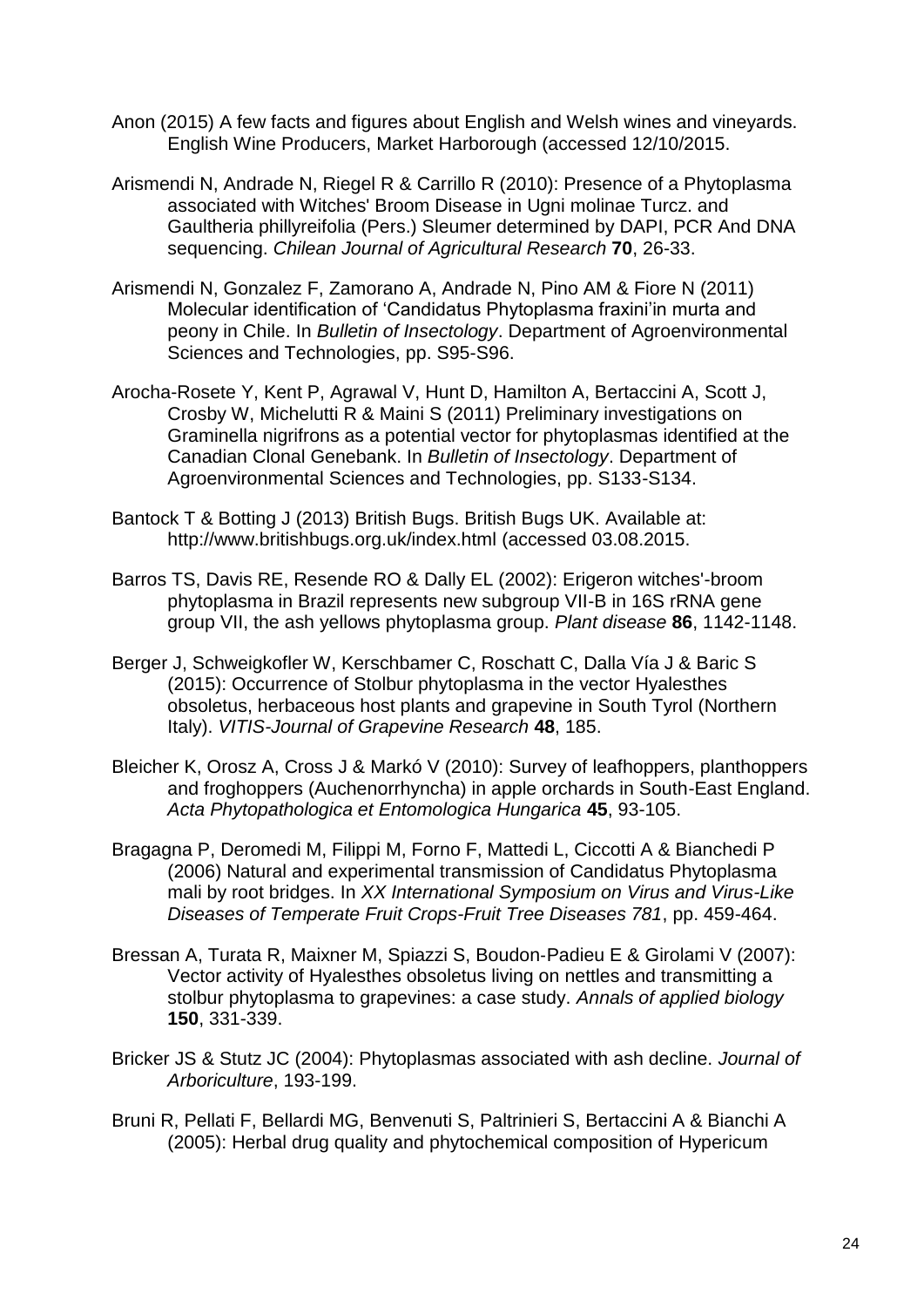perforatum L. affected by ash yellows phytoplasma infection. *Journal of agricultural and food chemistry* **53**, 964-968.

- CABI (2015) Phytoplasma fraxini (ash yellows). CABI, Wallingford, UK. Available at: http://www.cabi.org/cpc/datasheet/3876 (accessed 30.10.2015.
- Carr K & Tattar T (1989): Symptoms and distribution of ash yellows in Massachusetts. *Arboricultural Journal* **13**, 97-111.
- Carraro L, Ferrini F, Ermacora P, Loi N, Martini M & Osler R (2004): Macropsis mendax as a vector of elm yellows phytoplasma of Ulmus species. *Plant Pathology* **53**, 90-95.
- Cha B & Tattar TA (1991): Symptom development of ash yellows and fluctuation of mycoplasma-like organism population in white ash (Fraxinus americana L.). *Arboricultural Journal* **15**, 323-343.
- Conci L, Meneguzzi N, Galdeano E, Torres L, Nome C & Nome S (2005): Detection and molecular characterisation of an alfalfa phytoplasma in Argentina that represents a new subgroup in the 16S rDNA ash yellows group ('Candidatus Phytoplasma fraxini'). *European journal of plant pathology* **113**, 255-265.
- Cottrell J (2004) Conservation of Black Poplar (*Populus nigra* L.). Forestry Commission, Edinburgh, UK. Available at: http://www.forestry.gov.uk/pdf/FCIN057.pdf/\$FILE/FCIN057.pdf (accessed 12/10/2015.
- Cvrković T, Jović J, Mitrović M, Krstić O & Toševski I (2014): Experimental and molecular evidence of Reptalus panzeri as a natural vector of bois noir. *Plant Pathology* **63**, 42-53.
- Davies D (2000): The occurrence of two phytoplasmas associated with stunted Rubus species in the UK. *Plant Pathology* **49**, 86-88.
- Fernández FD, Conci VC, Kirschbaum DS & Conci LR (2013): Molecular characterization of a phytoplasma of the ash yellows group occurring in strawberry (Fragaria x ananassa Duch.) plants in Argentina. *European journal of plant pathology* **135**, 1-4.
- Filgueira J, Franco‐Lara L, Salcedo J, Gaitan S & Boa E (2004): Urapan (Fraxinus udhei) dieback, a new disease associated with a phytoplasma in Colombia. *Plant Pathology* **53**, 520-520.
- Fiore N, Prodan S, Paltrinieri S, Gajardo A, Botti S, Pino AM, Montealegre J & Bertaccini A (2007): Molecular characterization of phytoplasmas in Chilean grapevines. *Bulletin of Insectology* **60**, 331.
- Flôres D, Mello AA, Junior NM & Bedendo I (2013): First Report of a Group 16SrVII-C Phytoplasma Associated with Shoot Proliferation of Sunn Hemp (Crotalaria juncea) in Brazil. *Plant disease* **97**, 1652-1652.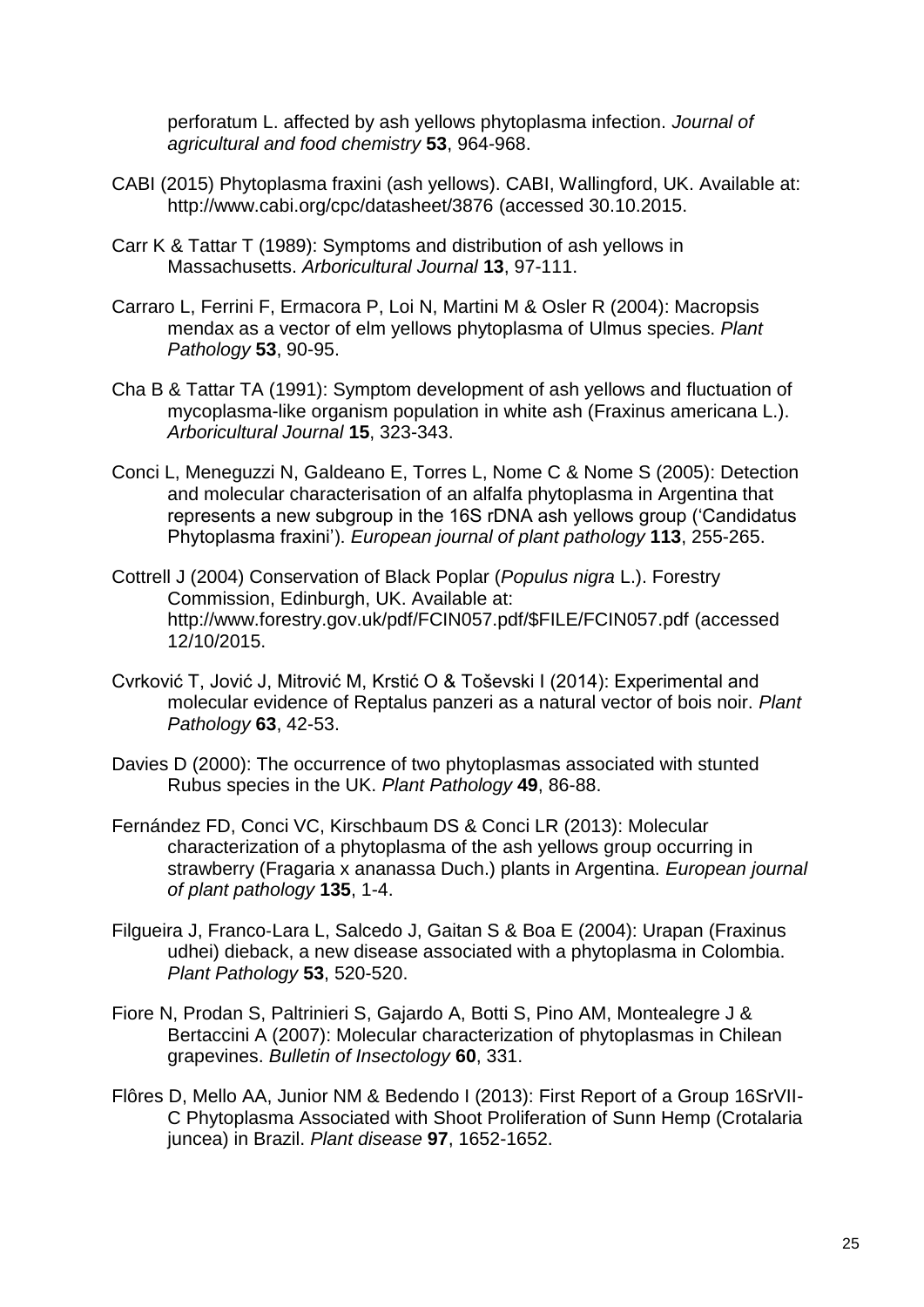- Flôres D, Mello APdOA, Pereira TBC, Rezende JAM & Bedendo IP (2015): A new subgroup 16SrVII-D phytoplasma identified in association with erigeron witches' broom. *International journal of systematic and evolutionary microbiology*, ijs. 0.000274.
- Franco-Lara L & Henao LMP (2014): Phytoplasma diseases in trees of Bogotá, Colombia: a serious risk for urban trees and crops. *Phytoplasmas and phytoplasma disease management: how to reduce their economic impact*, 90.
- Fránová J, Bertaccini A & Duduk B (2014) Molecular tools in COST FA0807 Action. In *Phytoplasmas and phytoplasma disease management: how to reduce their economic impact*. International Phytoplasmologist Working Group, Assunta Beraccini, pp. 179-194.
- Galetto L, Bosco D, Balestrini R, Genre A, Fletcher J & Marzachì C (2011): The major antigenic membrane protein of "Candidatus Phytoplasma asteris" selectively interacts with ATP synthase and actin of leafhopper vectors. *PLoS One* **6**, e22571.
- Gao R, Wang J, Zhao W, Li X-D, Zhu S-F & Hao Y-J (2011): Identification of a phytoplasma associated with cherry virescence in China. *Journal of Plant pathology*, 465-469.
- Griffiths H, Sinclair W, Davis R, Lee I, Dally E, Guo Y, Chen T & Hibben С (1994): Characterization of mycoplasmalike organisms from Fraxinus, Syringa, and associated plants from geographically diverse sites. *Abstracts describing parts of the work have appeared* **14**, 48.
- Griffiths HM, Sinclair WA, Smart CD & Davis RE (1999): The phytoplasma associated with ash yellows and lilac witches'-broom:'Candidatus Phytoplasma fraxini'. *International Journal of Systematic and Evolutionary Microbiology* **49**, 1605-1614.
- Hibben C & Franzen L (1989): Susceptibility of lilacs to mycoplasmalike organisms. *J. Environ. Hortic* **7**, 163-167.
- Hibben C, Sinclair W, Davis R & Alexander III J (1991): Relatedness of mycoplasmalike organisms associated with ash yellows and lilac witches' broom. *Plant disease* **75**, 1227-1230.
- Hill G & Sinclair W (2000): Taxa of leafhoppers carrying phytoplasmas at sites of ash yellows occurrence in New York State. *Plant disease* **84**, 134-138.
- Hiruki C (1988) *Tree Mycoplasmas and Mycoplasma Diseases*. University of Alberta Press.
- Hodkinson I & White I (1979) *Homoptera: Psylloidea. Handbooks for the Identification of British Insects, vol. II, part 5 (a)*. Royal Entomological Society of London, London.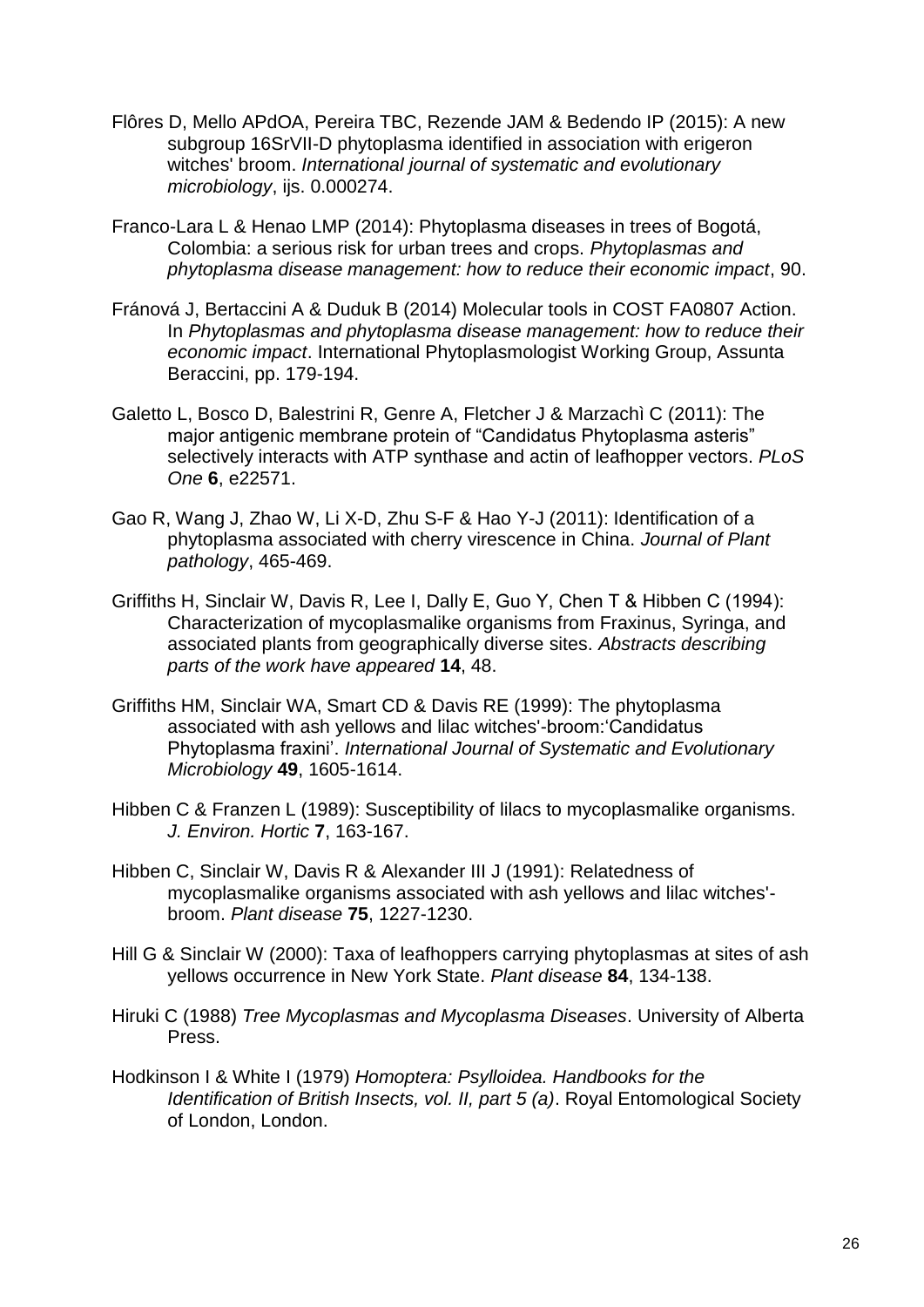- Hoy CW, Heady SE & Koch TA (1992): Species composition, phenology, and possible origins of leafhoppers (Cicadellidae) in Ohio vegetable crops. *Journal of economic entomology* **85**, 2336-2343.
- Johson K, Maas J, Davis R & Postman J (2000) The 'Oregon hazelnut stunt syndrome'and phytoplasma associations. In *V International Congress on Hazelnut 556*, pp. 407-410.
- Longone V, Gonzáles F, Zamorano A, Pino AM, Araya J, Díaz V, Paltrinieri S, Calari A, Bertaccini A & Picciau L (2011) Epidemiological aspects of phytoplasmas in Chilean grapevines. In *Bulletin of Insectology*. Department of Agroenvironmental Sciences and Technologies, pp. S91-S92.
- Maixner M & Reinert W (1999): Oncopsis alni (Schrank)(Auchenorrhyncha: Cicadellidae) as a vector of the alder yellows phytoplasma of Alnus glutinosa (L.) Gaertn. *European Journal of Plant Pathology* **105**, 87-94.
- Mayer CJ, Jarausch B, Jarausch W, Jelkmann W, Vilcinskas A & Gross J (2009): Cacopsylla melanoneura has no relevance as vector of apple proliferation in Germany. *Phytopathology* **99**, 729-738.
- Meneguzzi N, Torres L, Galdeano E, Guzmán F, Nome S & Conci L (2008): Molecular characterization of a phytoplasma of the ash yellows group (16Sr VII-B) occurring in *Artemisia annua* and *Conyza bonariensis* weeds. *Agriscientia* **25**, 7-15.
- Olivier C, Saguez J, Stobbs L, Lowery T, Galka B, Whybourne K, Bittner L, Chen X & Vincent C (2014): Occurrence of phytoplasmas in leafhoppers and cultivated grapevines in Canada. *Agriculture, Ecosystems & Environment* **195**, 91-97.
- Pereira TB, Dally EL, Davis R, Banzato T & Bedendo IP (2015): Ming aralia [Polyscias fruticosa (L.) Harms.], a new host of a phytoplasma subgroup 16SrVII-B,'Candidatus Phytoplasma fraxini'-related, strain in Brazil. *Plant disease*.
- Perilla‐Henao L, Wilson M & Franco‐Lara L (2015): Leafhoppers Exitianus atratus and Amplicephalus funzaesis transmit phytoplasmas of groups 16SrI and 16SrVII in Colombia. *Plant Pathology*.
- Riedle‐Bauer M, Sára A & Regner F (2008): Transmission of a stolbur phytoplasma by the Agalliinae leafhopper Anaceratagallia ribauti (Hemiptera, Auchenorrhyncha, Cicadellidae). *Journal of Phytopathology* **156**, 687-690.
- Rosa C, McCarthy E, Duong K, Hoover G & Moorman G (2014): First report of the spittlebug Lepyronia quadrangularis and the leafhopper Latalus sp. As vectors of the Elm Yellows Associated Phytoplasma, Candidatus Phytoplasma ulmi in North America. *Plant disease* **98**, 154-154.
- Siampour M, Galetto L, Bosco D, Izadpanah K, Marzachì C, Bertaccini A & Maini S (2011) In vitro interactions between immunodominant membrane protein of lime witches' broom phytoplasma and leafhopper vector proteins. In *Bulletin of*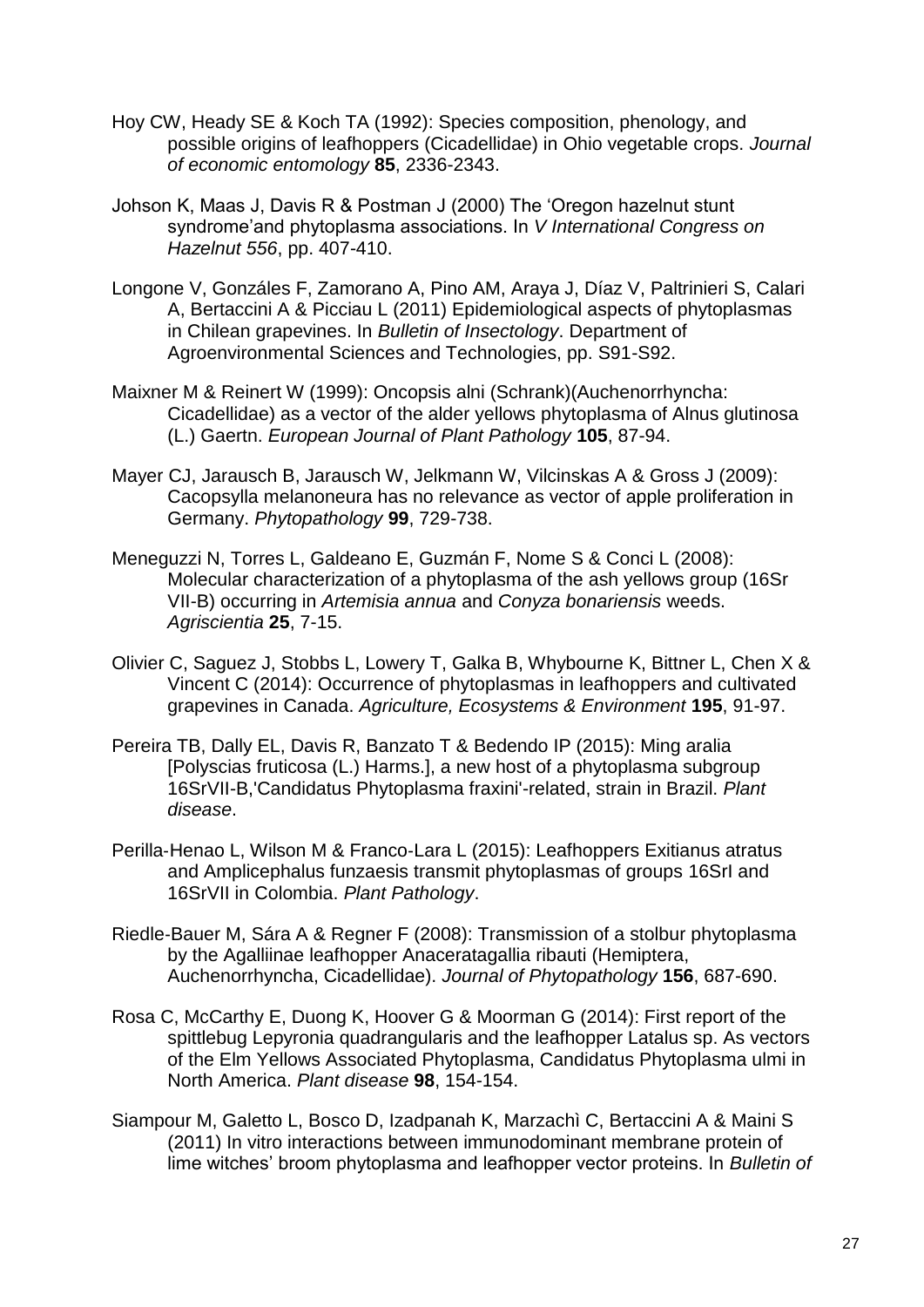*Insectology*. Department of Agroenvironmental Sciences and Technologies, pp. S149-S150.

- Sinclair W, Gleason M, Griffiths H, Iles J, Zriba N, Charlson D, Batzer J & Whitlow T (2000): Responses of 11 Fraxinus cultivars to ash yellows phytoplasma strains of differing aggressiveness. *Plant disease* **84**, 725-730.
- Sinclair W & Griffiths H (1995): Epidemiology of a slow-decline phytoplasmal disease: ash yellows on old-field sites in New York State. *Phytopathology* **85**, 123-128.
- Sinclair W & Griffiths H (2000): Variation in aggressiveness of ash yellows phytoplasmas. *Plant disease* **84**, 282-288.
- Sinclair W, Griffiths H & Davis R (1996): Ash yellows and lilac witches'-broom: phytoplasmal diseases of concern in forestry and horticulture. *Plant disease* **80**, 5.
- Sinclair W, Iuli R, Dyer A, Marshall P, Matteoni J, Hibben C, Stanosz G & Burns B (1990): Ash yellows: geographic range and association with decline of white ash. *Plant disease* **74**, 604-607.
- Sinclair WA & Griffiths HM (1994): Ash yellows and its relationship to dieback and decline of ash. *Annual Review of Phytopathology* **32**, 49-60.
- Sinclair WA, Griffiths HM & Treshow M (1993): Impact of ash yellows mycoplasmalike organisms on radial growth of naturally infected white, green, and velvet ash. *Canadian journal of forest research* **23**, 2467-2472.
- Singh M, Chaturvedi Y, Tewari AK, Rao GP, Snehi SK, Raj SK & Khan MS (2011) Diversity among phytoplasmas infecting ornamental plants grown in India. In *Bulletin of Insectology*. Department of Agroenvironmental Sciences and Technologies, pp. S69-S70.
- Smith RM, Baker RH, Malumphy CP, Hockland S, Hammon RP, Ostojá‐Starzewski JC & Collins DW (2007): Recent non‐native invertebrate plant pest establishments in Great Britain: origins, pathways, and trends. *Agricultural and Forest Entomology* **9**, 307-326.
- Stewart A & Bantock T (2015) Introduction to the Auchenorrhyncha, UK. Available at: http://www.ledra.co.uk/introduction.html (accessed 30.12.2015.
- Suzuki S, Oshima K, Kakizawa S, Arashida R, Jung H-Y, Yamaji Y, Nishigawa H, Ugaki M & Namba S (2006): Interaction between the membrane protein of a pathogen and insect microfilament complex determines insect-vector specificity. *Proceedings of the National Academy of Sciences of the United States of America* **103**, 4252-4257.
- Tedeschi R & Alma A (2004): Transmission of apple proliferation phytoplasma by Cacopsylla melanoneura (Homoptera: Psyllidae). *Journal of Economic Entomology* **97**, 8-13.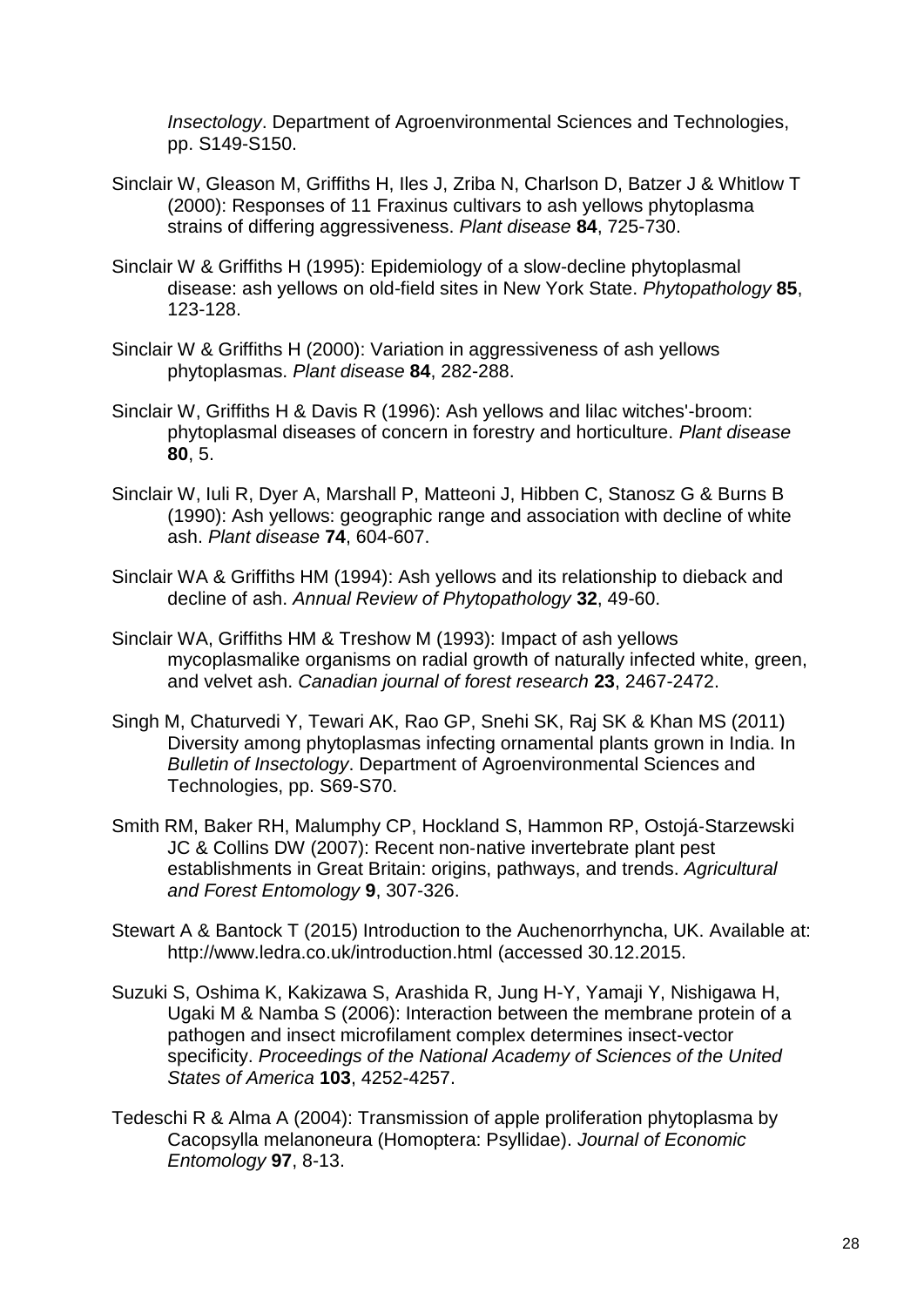Tedeschi R & Alma A (2006): Fieberiella florii (Homoptera: Auchenorrhyncha) as a vector of "Candidatus Phytoplasma mali". *Plant disease* **90**, 284-290.

Tuffen, MG (2015) Rapid Pest Risk Analysis for *Candidatus* Phytoplasma fragariae.

- un Nabi S, Dubey DK, Rao G, Baranwal V & Sharma P Molecular characterization of 'Candidatus Phytoplasma asteris' subgroup IB associated with sesame phyllody disease and identification of its natural vector and weed reservoir in India. *Australasian Plant Pathology*, 1-9.
- Wilson MR & Weintraub PG (2007): An introduction to Auchenorrhyncha phytoplasma vectors. *Bulletin of Insectology* **60**, 177.
- Zunnoon‐Khan S, Arocha‐Rosete Y, Scott J, Crosby W, Bertaccini A & Michelutti R (2010): First report of 'Candidatus Phytoplasma fraxini'(group 16SrVII phytoplasma) associated with a peach disease in Canada. *Plant Pathology* **59**, 1162-1162.

## **Name of Pest Risk Analysts(s)**

Melanie Tuffen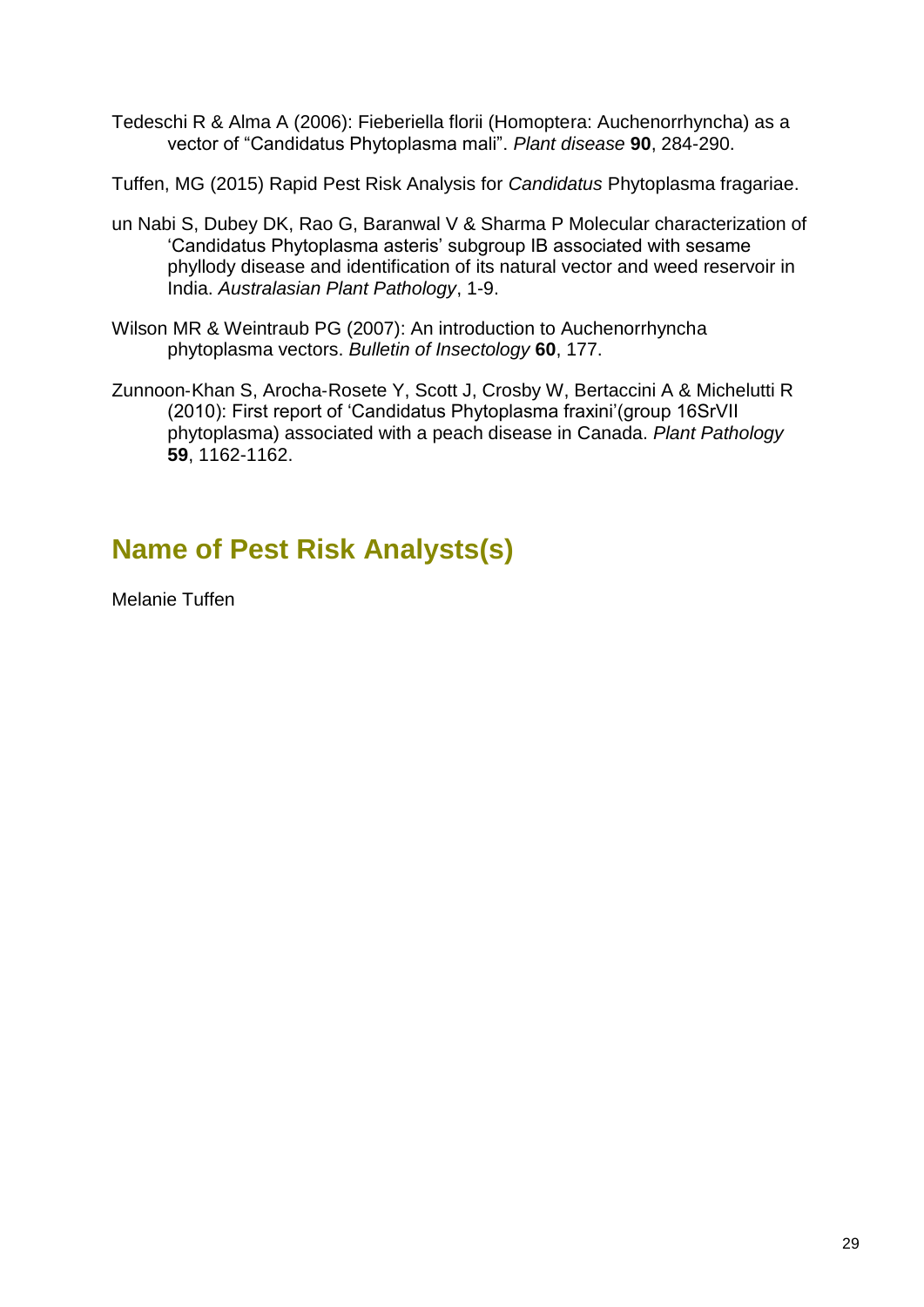# **Appendix – Other 16SrVII Phytoplasmas**

## **Introduction**

Apart from 16SrVII-A, the subgroup to which *Ca.* Phytoplasma fraxini belongs, three other 16SrVII subgroups have been described to date. Members of these subgroups are currently restricted to South America, and appear to be more strongly associated with herbaceous hosts rather than woody tree or shrub species. None have been found to be associated with *Fraxinus* or *Syringa.* Each subgroup is briefly outlined below. Because in general import levels of the identified hosts (some of which are ornamentals occasionally grown in the UK) is very low from South America it is thought to be very unlikely that these group VII phytoplasma will enter the UK. However the risk could increase if the pathogen spreads to other ornamental production systems or current trade patterns change.

## **16SrVII-B**

#### **Erigeron Witches'-Broom Phytoplasma**

The first phytoplasma strain to be classified into 16SrVII-B causes a disease known as Erigeron Witches'-Broom. It was first described in Brazil in 2002 infecting both *Erigeron* (a genus in the daisy family including ornamentals) and *Catharanthus roseus* (Madagascan periwinkle) (Barros *et al.* 2002). Symptoms included little-leaf, chlorosis and witches'-broom. Erigeron Witches'-Broom Phytoplasma is the type strain for the 16SrVII-B subgroup.

#### **Ming aralia Little Leaf**

This disease of the ornamental *Polyscias fruticosa* was first observed in Brazil in 2013, causing yellowing and abnormally small leaves. Sequencing showed 100% identity to the type strain of Erigeron Witches'-Broom Phytoplasma (Pereira *et al.* 2015), indicating this disease is caused by the same pathogen.

#### *Artemisia* **witches'-broom Phytoplasma**

Two weed species in Argentina, *Erigeron* (*Conyza*) *bonariensis* (fleabane) and *Artemisia annua* (sweet wormwood) displaying yellows and witches'-broom symptoms were found to be infected with a 16SrVII-B phytoplasma (Meneguzzi *et al.* 2008). This represented the first finding of sub-group 16SrVII-B in Argentina.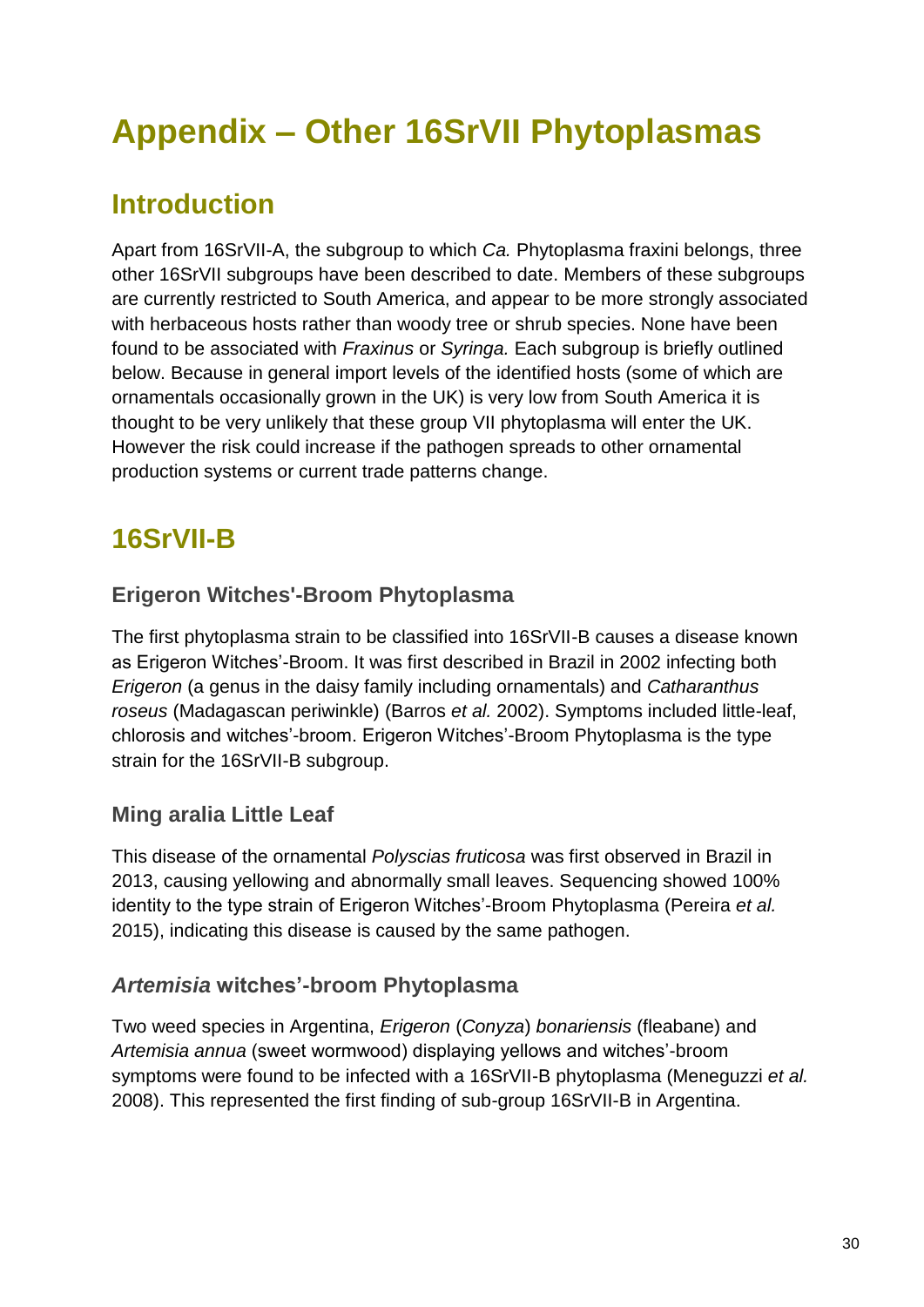## **16SrVII-C**

#### **Argentinean Alfalfa Witches'-Broom Phytoplasma**

The first member of the subgroup 16SrVII-C was described from *Medicago sativa*  (Alfalfa) in 2005, though a disease causing a severe witches'-broom of alfalfa had been present in the Cuyo region of Argentina for the ten years previous (Conci *et al.* 2005). In 2010, phyllody was noted in strawberry crops, a symptom typical of phytoplasma disease and was shown to also be in 16SrVII-C (Fernández *et al.* 2013).

#### **Crotalaria shoot proliferation**

16SrVII-C subgroup phytoplasmas have also been detected in Brazil, causing a disease of *Crotalaria juncea*, or sunn hemp, a crop grown as green manure in tropical and subtropical regions. Plants showed shoot proliferation, leaf malformation and yellowing, but levels of disease incidence were low:  $1 - 2$  %. Molecular analysis showed 100% sequence identity to Argentinean Alfalfa Witches'-Broom Phytoplasma (Flôres *et al.* 2013). This was the first report of a 16SrVII-C phytoplasma in Brazil.

## **16SrVII-D**

#### *Erigeron bonariensis* **Witches' Broom**

*Erigeron* does not just suffer from 16SrVII-B phytoplasmas, a new subgroup was described from *E. bonariensis* in Brazil in 2015 (Flôres *et al.* 2015). This disease caused similar symptoms of witches' broom and stunting.